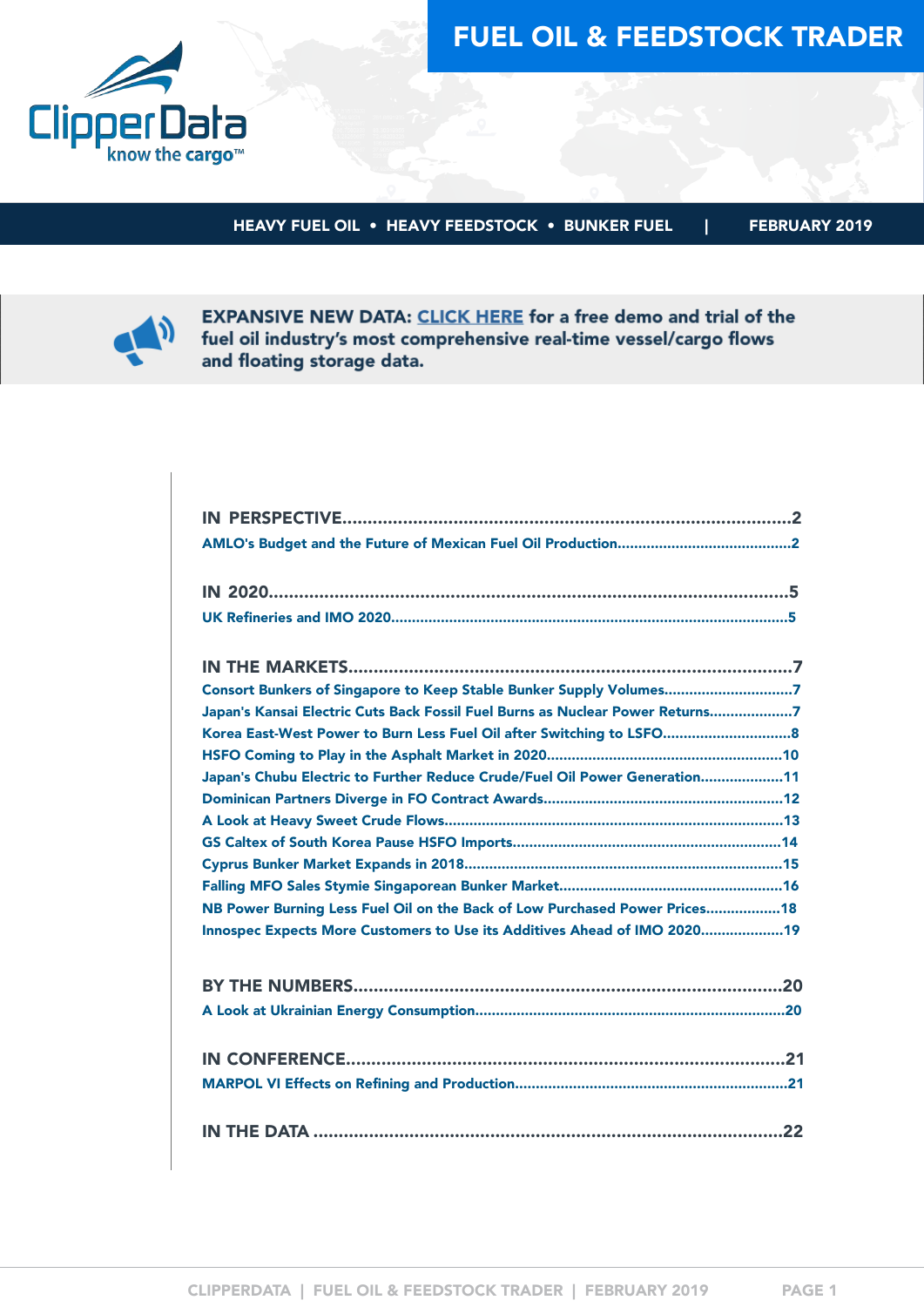## <span id="page-1-0"></span>IN PERSPECTIVE

### AMLO**'**s Budget and the Future of Mexican Fuel Oil Production

The inauguration of Mexican President Andres Manuel Lopez Obrador, known as AMLO, on December 1 has major implications for state-owned Pemex. This edition's In Perspective looks at AMLO's planned reforms, particularly those pertaining to the national refining sector, while analyzing the effect such reforms will have on the country's domestic fuel oil portfolio.

#### **Trouble at Pemex**

The deteriorating state of Pemex under AMLO's predecessor, Enrique Pena Nieto, has been well publicized. When Pena Nieto first took office in 2012, the country's oil and gas production had been deteriorating for roughly a decade. Already aging infrastructure deteriorated quickly as the government misappropriated funds to maintain existing projects. Poor management and the constant reshuffling of employees also led to systemic dysfunction that resulted in a decline in production numbers.

In response, Pena Nieto instituted a series of energy reforms in 2013 that deregulated the sector and allowed private companies to access the country's hydrocarbon reserves. According to Pena Nieto, these reforms would see Mexican crude production return to 3 million bpd. But the recovery of the sector never materialized, and crude production fell from 2.5 million bpd when Pena Nieto first took office in 2012 to 1.8 million bpd in 2018. Aging oil fields with dwindling hydrocarbon reserves, and a lack of investments in all stages of the refining process, are said to have contributed to the production downfall.

The Mexican refining sector is in a state of disrepair, with many of the country's refineries operating well below their nameplate capacity. Crude processing across Pemex's six refineries stood at 611,900 bpd in 2018, down drastically from the 1.2 million bpd processed in 2012. This means refineries are operating at about 38 percent of their aggregate nameplate capacity of 1.62 million barrels per day. Declining processing capacity is evident across all of Pemex's refineries, though it is most apparent at the 190,000 bpd Madero and the 185,000 bpd Minatitlan refineries. The Minatitlan refinery saw crude runs drop 85 percent since 2012, while the Madero refinery was shuttered for most of 2H 2018. An overhaul of the entire refining system is necessary to address much needed maintenance, though these critical projects have largely been ignored in recent years.

As Mexican refining capacity has declined, so too has Mexican product yields. Gasoline production declined 50 percent from 418,000 bpd in 2012 to 207,00 bpd in 2018. Likewise, diesel production plummeted 61 percent from 299,000 bpd in 2012 to 117,000 bpd last year.

With demand remaining healthy, Mexico has been forced to turn to the international market for its supply of light products. Between 2015 and 2018, gasoline imports increased 56 percent from 326,000 bpd to 510,000 bpd. Middle distillate imports have also soared from 162,000 bpd in 2015 to 278,000 bpd in 2018.

#### **A Man with a Plan**

Enter AMLO, who made the revival of Pemex a key pillar of his campaign. AMLO has several goals that, if achieved, he claims will reverse the misfortunes of Pemex. On the production side, AMLO hopes to expand production capacity to 2.4 million bpd by 2024 (production was 1.8 million bpd last year). The AMLO administration insists this will be accomplished by accessing mature oil reserves that Pemex had previously thought depleted and by launching new production projects in shallow waters.

But it is on the refining side where AMLO's intentions have made the most buzz. AMLO's 2019 budget approved by Congress includes a number of plans to renovate and restore the country's existing refineries, while even providing money for the construction of a new refinery. Below is an outline of how the budget was allocated.

*Cadereyta Refinery Maintenance, 2019-2022*

The maintenance will involve the rehabilitation of refining units. The government also allocated money towards revitalizing tank storage and auxiliary services. Budgeted amount estimated in 2019: \$102 million.

*Dos Bocas Refinery Construction*

The budget devoted money to both develop necessary studies to determine configuration for the new refinery construction and to develop the engineering, procurement and construction of processing plants. The new refinery will have a capacity of 340,000 bpd. Budgeted amount estimated in 2019: \$2.6 billion.

*Madero Refinery Maintenance 2019-2023*

Funding will be devoted to sustaining operating capacity by reinforcing the integrity of equipment, which will eliminate inefficiencies and increase production. Budgeted amount estimated in 2019: \$83 million.

*Minatitlan Refinery Maintenance 2019-2023*

Funding directed towards Minatitlan will sustain production capacity through the restoration of facility equipment, with the hopes of maintaining operational reliability and eliminate risk conditions, as well as achieving production goals. Budgeted amount estimated in 2019: \$90 million.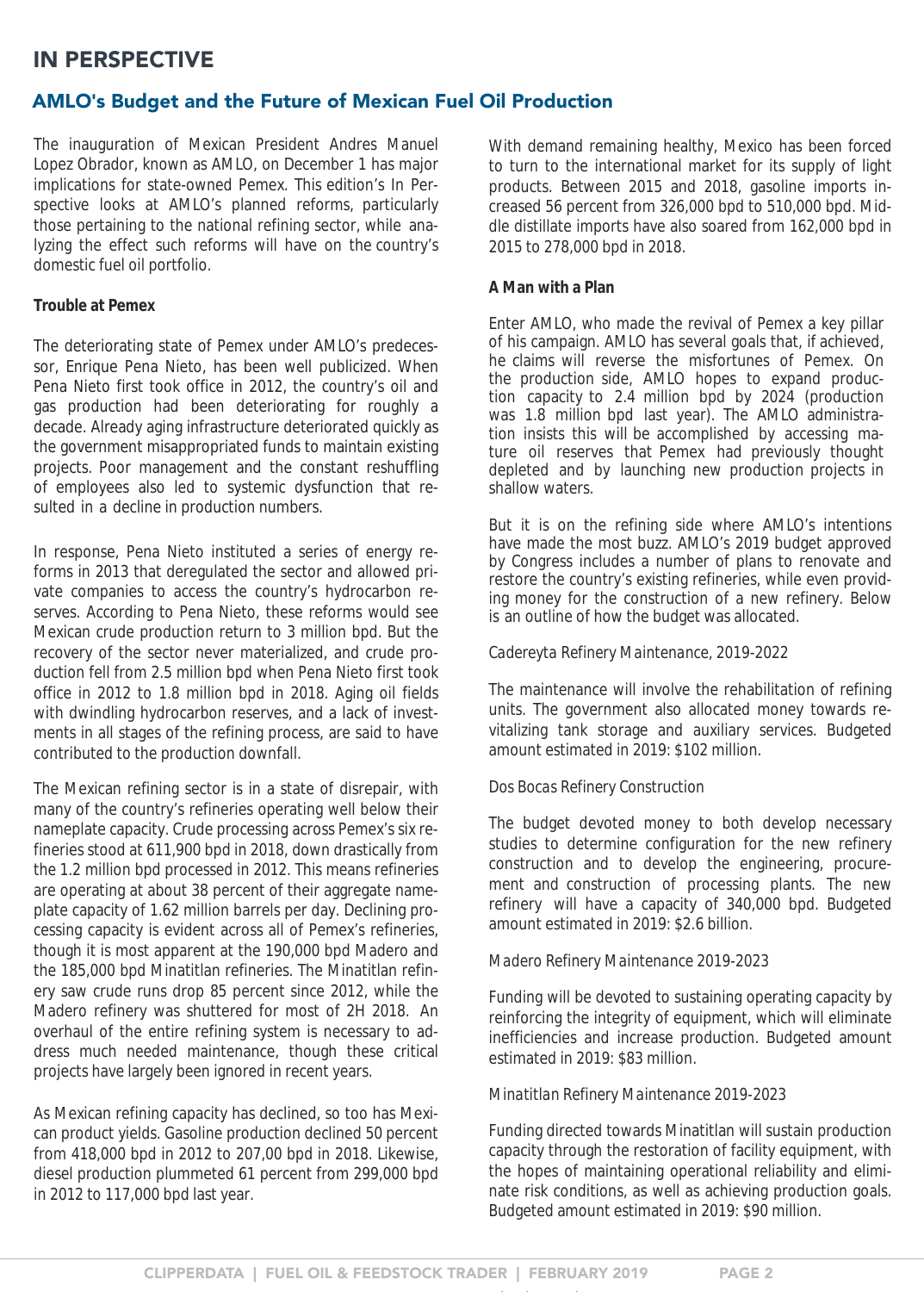#### *Salamanca Refinery Maintenance 2018-2022*

The allocated money will go to restoring the process plants and systems of the refinery, in addition to improving operational units. The funds will also go towards the rehabilitation of storage tanks. An overarching goal of this project is to sustain operational reliability. Importantly, the allocated funds do not target a long-discussed coking project. Budgeted amount estimated in 2019: \$106 million.

#### *Salina Cruz Refinery Maintenance 2018-2022*

The funding will sustain operating capacity by reinforcing equipment, which will eliminate inefficiencies and risk conditions, while increasing production. Budgeted amount estimated in 2019: \$54 million.

#### *Tula Refinery Maintenance 2019-2023*

Money will go towards maintenance of equipment, security improvements, environmental protection and replacement of machines. Funds will also be devoted to sustaining operating conditions and production capacity, while eliminating risk conditions and providing reliability. Budgeted amount estimated in 2019: \$110 million.

#### **On Fuel Oil**

Fuel oil production decreased year-on-year in 2018 from 217,000 bpd in 2017 to 185,000 bpd. Two refineries - the Cadereyta and Salina Cruz refineries - both saw increased fuel oil production last year to the tune of 8 percent and 29 percent, respectively. The big increase in production at Salina Cruz was largely due to the bounce back from a particular damaging 2017, when flooding and a subsequent fire at the facility temporarily knocked out fuel oil production.

Despite increased output from Salina Cruz, it was not enough to boost overall Mexican fuel oil production. Production at the Tula refinery dropped 23 percent from the 70,200 bpd produced in 2017 to the 54,000 bpd produced last year. Production at Minatitlan declined 56 percent to 11,900 bpd, while production at Salamanca dropped 13 percent to 37,000 bpd. But the largest decline came from the Madero refinery. After 2017 yielded an unusually strong 16,300 bpd of fuel oil output, production dropped 67 percent to 5,400 bpd in 2018.

The future of fuel oil production in the short term will largely depend on how effective AMLO's reforms are at returning the supply chain to full capacity. The declining trend in Mexican fuel oil production has proceeded uninterrupted since 2010.

The decline is largely attributed to the deteriorating state of Mexican refineries that has inhibited secondary units and decreased crude runs. Mexican refineries have also been slashing their runs of heavy crude oil in favor of light crudes. While refinery runs in Mexico have fallen 35 percent since 2016, the share of light crude processed in state-owned refineries has jumped from 57 percent in 2016 to 65 percent last year. Consumption of heavy crudes has at the same time fallen from 43 percent in 2016 to 35 percent in 2018. So, while refinery runs, and consequently fuel oil production, are down, there are also fewer barrels of high sulfur fuel oil-yielding heavy crude processed in the country's refineries.

**Will the Refineries Come Back?**

AMLO's plan to refurbish the country's six refineries is an ambitious one. The short timeline for the massive projects, combined with the sheer scope of work that needs to be done, presents an uphill battle for Mexican reform efforts. There are also questions surrounding how the Mexican government can afford the 22 percent increase in capital expenditures within its 2019 budget.

The track record for Pemex is not very positive when it comes to the efficiency of previously scheduled work, and maintenance at this point looks quite tedious considering the current state of Mexican refineries. AMLO and his administration will need to run a very tight ship in order to achieve the goals of improving the efficiency at Mexican refineries. However, the number of obstacles facing Pemex likely point to a scenario in which it will require more time to meet AMLO's expectations than the government has provided for the projects.

In addition, Mexico will also need to invest in new technologies at its refineries so that Mexican Mayan crude is fit for domestic processing. Mexico will either need to bring in these new technologies to refine heavy crudes, or increasingly process lighter crudes to mix with its own. As production of light crude has been on the decline due to, among other things, a lack of investment, the country would likely have to import more of it from the international market, probably from the US Gulf. AMLO has thus far seemed averse to importing more oil from the US and there are several light crude fields currently under development by Pemex. The goal is for those to achieve first oil by the end of the year, though it remains to be seen how much light crude this will make available for Pemex.

On the refinery in Dos Bocas, the plan in its timeline is extremely ambitious. Refineries of this size can be built in three years in other countries, and AMLO would like the refinery completed by 2023. The history of projects of this scope in Mexico makes this timeline seem unlikely.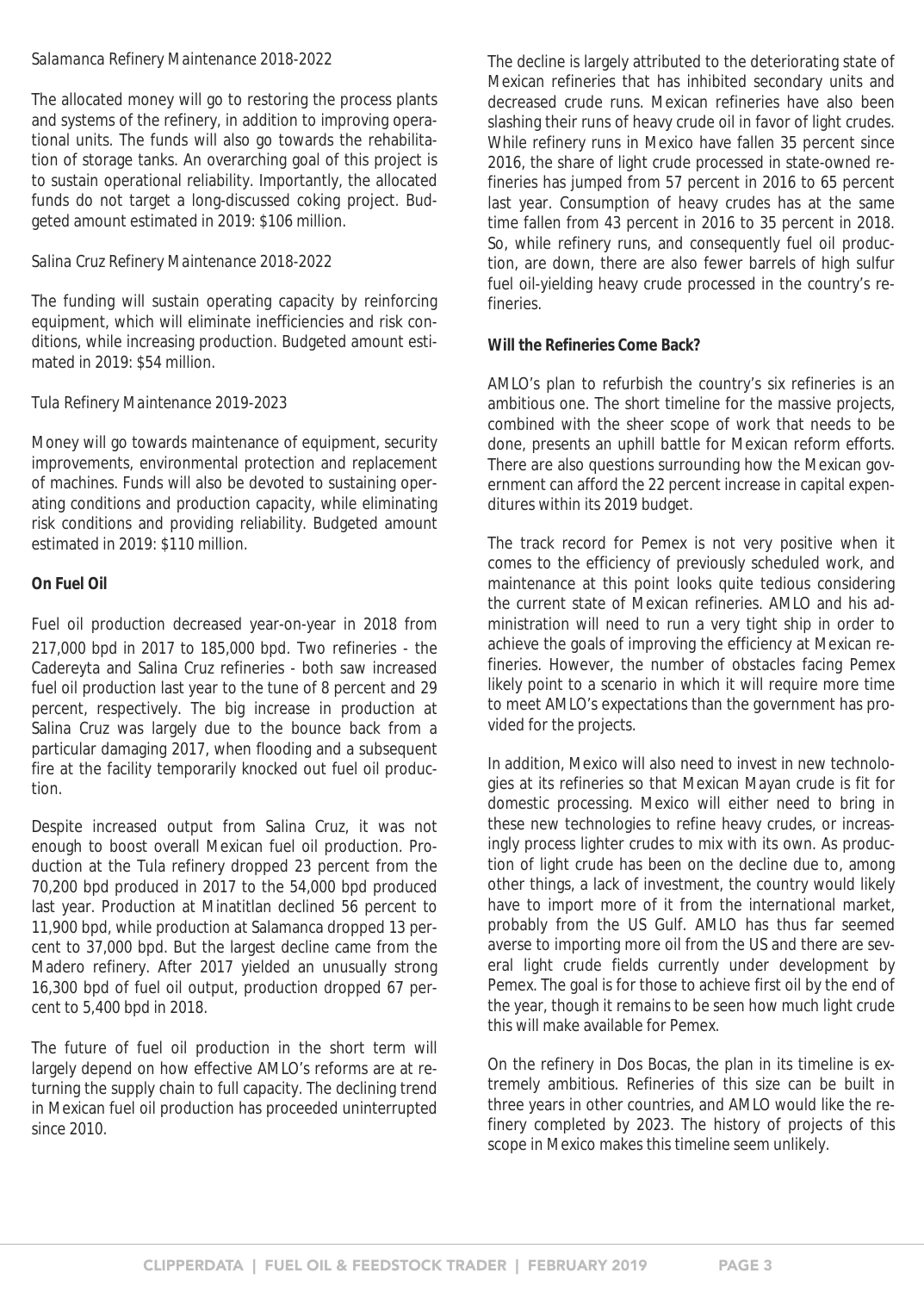|             | Pemex, Fuel Oil Production and 2019 Budget Allocations per Refinery |       |                                                                                |       |  |  |  |  |  |  |
|-------------|---------------------------------------------------------------------|-------|--------------------------------------------------------------------------------|-------|--|--|--|--|--|--|
|             | <b>Budgeted Amount 2019</b>                                         |       | Fuel Oil Production 2016   Fuel Oil Production 2017   Fuel Oil Production 2018 |       |  |  |  |  |  |  |
| Refinery    | (USD)                                                               | (kbd) | (kbd)                                                                          | (kbd) |  |  |  |  |  |  |
| Dos Bocas   | \$2.6 billion                                                       |       |                                                                                |       |  |  |  |  |  |  |
| Cadereyta   | \$102 million                                                       | 13    | 13.6                                                                           | 14.7  |  |  |  |  |  |  |
| Madero      | \$83 million                                                        | 9.7   | 16.3                                                                           | 5.4   |  |  |  |  |  |  |
| Minatitlan  | \$90 million                                                        | 7.5   | 26.1                                                                           | 11.9  |  |  |  |  |  |  |
| Salamanca   | \$106 million                                                       | 45.7  | 42                                                                             | 36.7  |  |  |  |  |  |  |
| Salina Cruz | \$54 million                                                        | 87.3  | 48.5                                                                           | 62.4  |  |  |  |  |  |  |
| Tula        | \$110 millon                                                        | 64.9  | 70.2                                                                           | 54    |  |  |  |  |  |  |

◅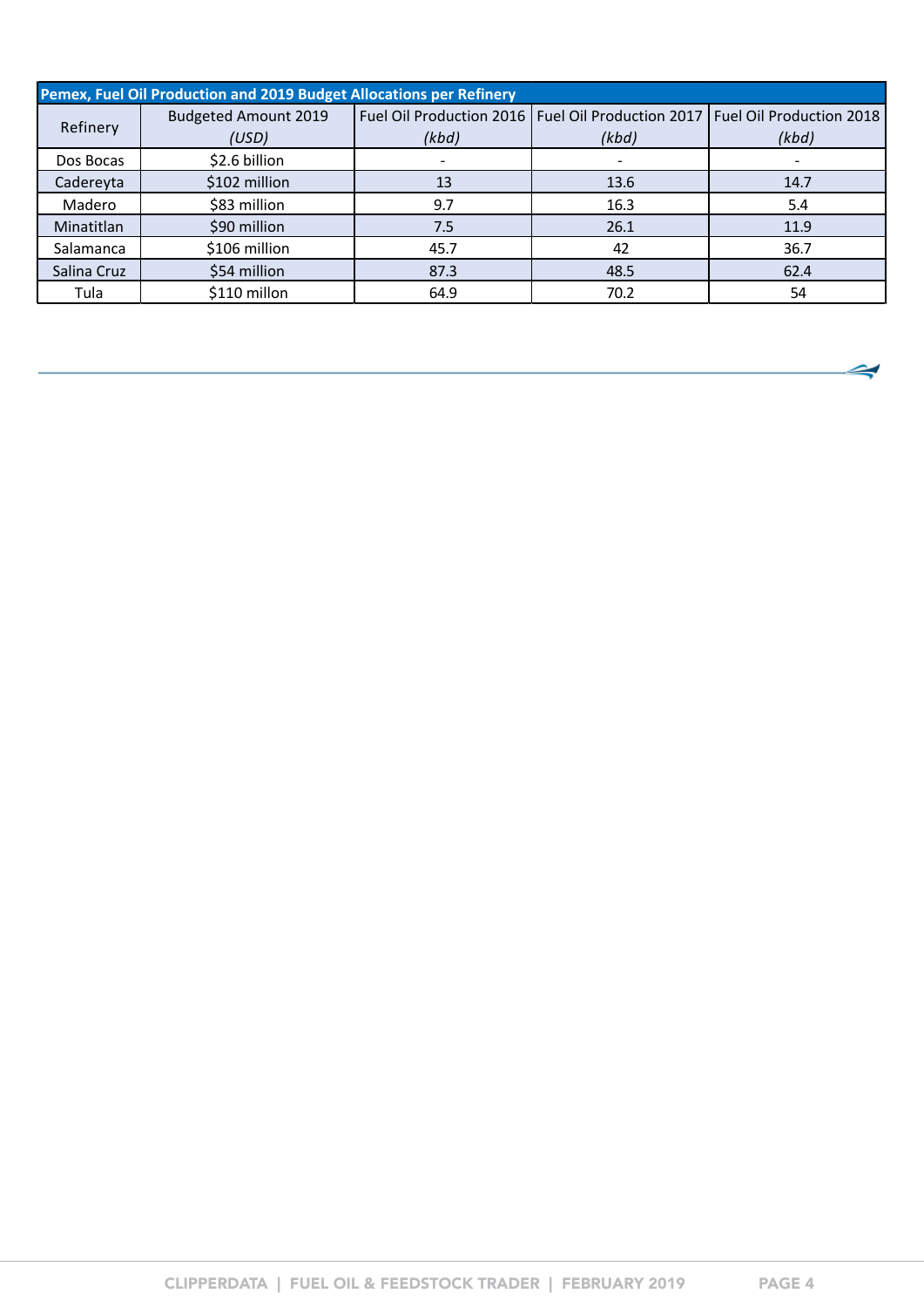### <span id="page-4-0"></span>UK Refineries and IMO 2020

UK refineries are in good shape ahead of the looming sulfur spec change, which is set to cripple crack spreads on fuel oil and send middle distillate profits soaring. While synonymous with plant closures and weak income statements, the UK's harsh operating and regulatory environment has put the sector through the ultimate stress test and, barring substantive capital investments, not much can be done to improve performance.

High product specifications and stringent environmental standards will not change, regardless of whether or not the United Kingdom exits the European Union. The regional shipping markets are already operating with a sulfur limit of 0.1 percent, below the 0.5 percent global limit dictated by MARPOL Annex VI, and overall demand for fuel oil in the UK has been under attack for decades.

In terms of domestic market dynamics, the IMO mandate changes very little for the UK refineries focused on road transport fuels. Like all players, however, they are vulnerable to price fluctuations in feedstock and refined products markets.

The UK has six refineries in operation with a combined crude oil processing capacity of 1.23 million barrels per day. These are: Exxon Mobil's Fawley Refinery (265,000 bpd), P66's Humber Refinery (240,00 bpd), Valero's Pembroke Refinery (220,000 bpd), Essar Oil's Stanlow Refinery (210,000 bpd), PetroIneos' Grangemouth Refinery (205,000 bpd) and Total's Lindsey Refinery (100,000 bpd).

The UK refining sector faces significant challenges and is plagued by overcapacity and plant closures. More than 300,000 bpd of throughput capacity has been lost since 2008 with three outright plant closures, and unit shutdowns from Total and Essar. This, combined with system upgrades, has improved the overall health of the sector.

According to the UK Petroleum Industry Association, UK refineries are extremely efficient and achieve some of the lowest pre-tax prices on diesel and gasoline in Europe. This helps sustain throughput levels at close to 90 percent capacity.

However, the UK refining infrastructure is somewhat antiquated and plants were designed to produce gasoline, creating a mismatch within the UK fuels market. Driven by government policies, domestic fuel demand is levered towards middle distillates, making the UK a net importer of jet fuel and diesel, and a net exporter of gasoline and fuel oil.

January to October 2018 supply demand balances show the UK is long naphtha (26,000 bpd), gasoline (95,000 bpd) and heavy fuel oil, including bunker fuel, (32,000 bpd). It is short LPG (27,000 bpd), kerosene (180,000 bpd), diesel and gasoil (268,000 bpd), and other products (24,000 bpd).

Many of the six remaining refineries have an inherently high gasoline yield. JODI data put the system-wide gasoline yield at 30 percent, but some plants may be skewed towards a 50 percent yield, which creates a serious challenge for profitability. The UK is a net exporter of gasoline and the demand growth outlook in the domestic market is flat, which puts pressure on refining margins for light products. Operators are taking measures to tackle the issue by increasing export capacity and expanding their retail footprint.

The money is in middle distillates and UK refiners are achieving healthy price premiums on jet fuel and diesel. The industry achieved a combined kerosene, diesel and gasoil yield of 44 percent in 2018, which is as much as they can possibly achieve without significant capital investments. But the money is not forthcoming as UK refining remains a pariah in the capital markets. Royal Dutch Shell announced the permanent closure of the Shell Higher Olefins Plant (SHOP) and Alcohols units in Northwest England following a fire in December. The supermajor says it was uneconomical to rebuild the plant, a view which is largely indicative of UK heavy industries.

At the bottom of the barrel, fuel oil yields average 4 percent across the UK system, but this varies plant by plant. P66 runs the UK's only coking unit at its Humber Refinery in Northeast England, allowing it to upgrade heavy, high sulfur feedstock. Essar Oil has also made substantial adjustments to its refinery to lower fuel oil yields, but other plants may produce as much as 12 percent fuel oil.

Older plants with high gasoline and fuel oil yields could face strained margins come January 1, when the IMO rules go into effect. Refineries will find themselves dependent on rising distillate crack spreads to offset weak fuel oil cracks. With little to no flexibility in output, they are vulnerable to price swings in the refined products markets.

The IMO ruling will squeeze UK refining margins from both sides. The plants were designed to run light-sweet crude from the UK continental shelf in the North Sea, which narrows feedstock options. As the market nears the sulfur cap deadline, crude oil traders will begin pricing in the low sulfur premium, thus raising the cost for light-sweet crudes that are a staple feedstock for UK plants.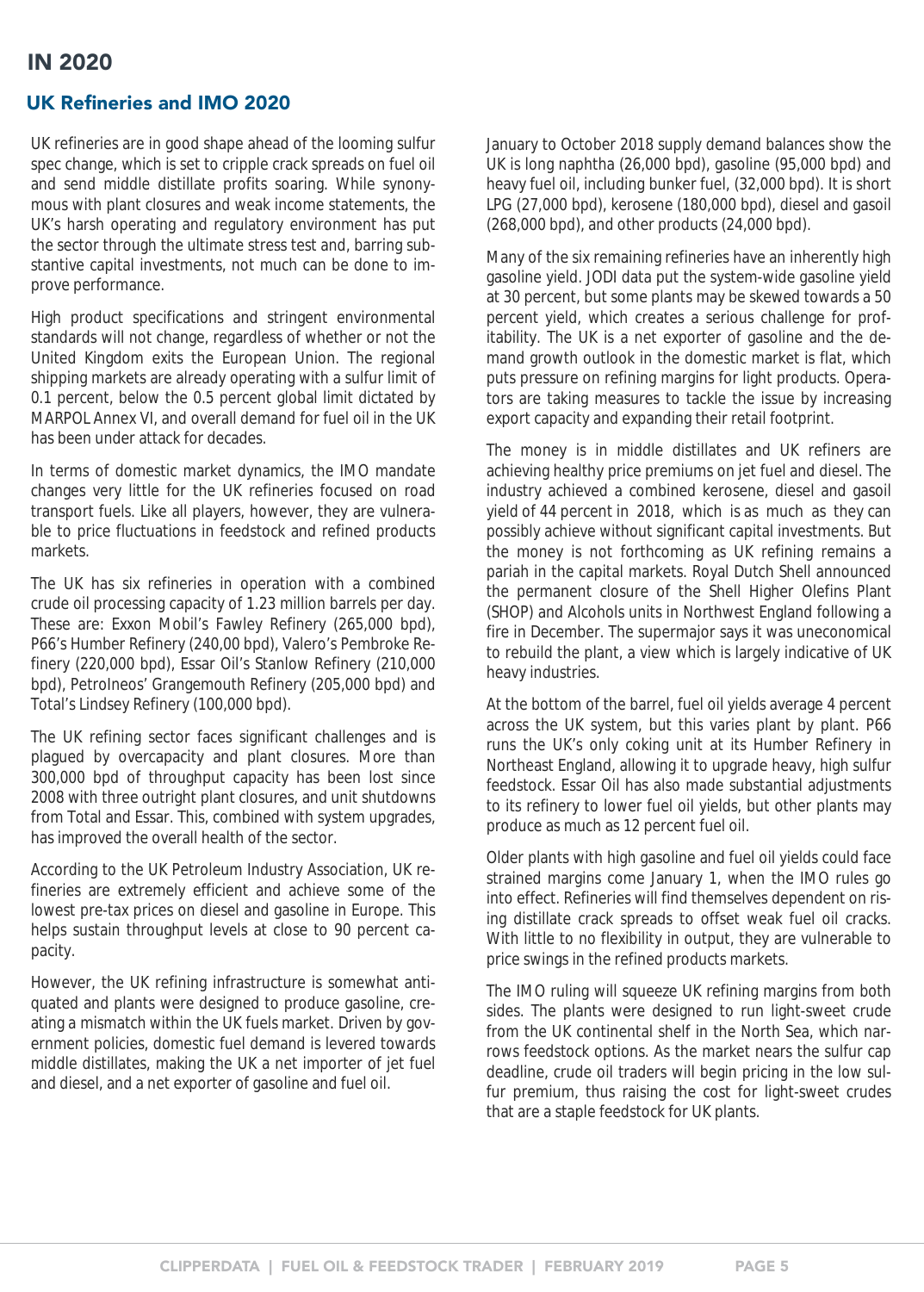

Source: JODI



Source: JODI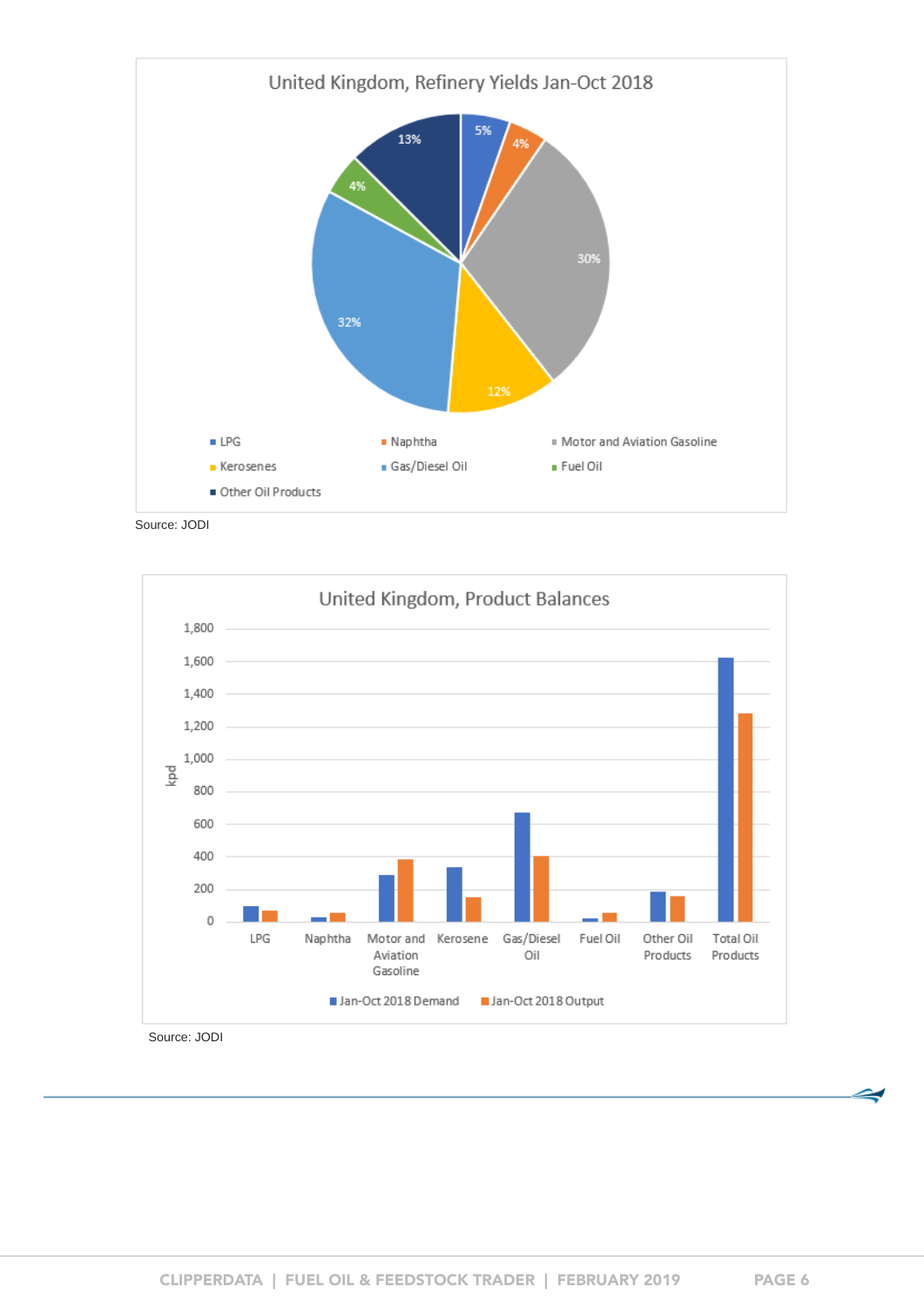## <span id="page-6-0"></span>IN THE MARKETS

### Consort Bunkers of Singapore to Keep Stable Bunker Supply Volumes

Consort Bunkers has become one of the top bunker suppliers in Singapore with its stable supply volume over the past couple of years. The Maritime and Port Authority of Singapore updates its list of top bunker suppliers by volume every year and Consort Bunkers ranked number 12 in 2017 and number 11 last year. Singapore ended last year with 51 licensed bunker suppliers operating in its port and total bunker sales of 49.8 million metric tons, compared with 55 suppliers and 50.7 million mt in 2017. The monthly delivery volume for Consort Bunkers is about 170,000 mt, consisting of 65 percent high sulfur 500 cSt and 35 percent high sulfur 380 cSt.

The company's business model minimizes fluctuation in its delivery volumes. In addition to its own bunker sales, Consort Bunkers also offers spot and time-chartered barging services to major oil companies and trading houses. About half of its delivered volumes are self-bunker sales. Consort Bunkers owns five barges with sizes ranging 3,700- 8,338 mt, with high pump rates and three lines of segregation.

While focusing on 3.5%S RMK 500 and RMG 380 grades, Consort Bunkers sometimes also supplies 0.1%S marine gasoil (MGO). The company is considering supplying some 0.1%S MGO from April. Last year, Consort Bunkers supplied 5,000 mt per month of 0.1%S MGO for only three months in response to customer requests. The sales did not make much economic sense at the time and were discontinued as the quantity demanded was too small for the size of the company's barges.

As the bunker market marches towards 2020, Consort Bunkers will start to supply 0.5 percent low sulfur bunker fuel, but it will not be available any earlier than October. A clear direction about the global IMO 2020 bunker market is likely to appear three months before the 0.5 percent sulfur cap takes effect. Demand for complaint fuel before October will therefore be limited. Consort Bunkers expects to not have any issues finding required 0.5%S bunker cargoes in Singapore when the time comes and that its current fleet of barges is adequate for the market change.

With headquarters in Singapore, Consort Bunkers was established in 1988. Presently, it also operates bunkering services in UAE (Fujairah, Khor Fakkan and Jebel Ali) and China (Zhoushan and Ningbo). The company adopted the Mass Flow Meter system since 2014, three years before MFM became mandatory in Singapore for marine fuel oil.

| <b>Singapore, Largest Bunker Suppliers in 2018</b> |                                                   |  |  |  |  |  |  |
|----------------------------------------------------|---------------------------------------------------|--|--|--|--|--|--|
| 1                                                  | <b>Ocean Bunkering Services</b>                   |  |  |  |  |  |  |
| 2                                                  | Petrochina International                          |  |  |  |  |  |  |
| 3                                                  | Sentek Maring & Trading                           |  |  |  |  |  |  |
| 4                                                  | <b>Equatorial Marine Fuel Management Services</b> |  |  |  |  |  |  |
| 5                                                  | <b>Shell Eastern Trading</b>                      |  |  |  |  |  |  |
| 6                                                  | <b>Total Marine Fuels</b>                         |  |  |  |  |  |  |
|                                                    | ExxonMobil Asia Pacific                           |  |  |  |  |  |  |
| 8                                                  | Toyota Tsusho Petroleum                           |  |  |  |  |  |  |
| q                                                  | Maersk Oil Trading Singapore                      |  |  |  |  |  |  |
| 10                                                 | <b>BP Singapore</b>                               |  |  |  |  |  |  |

### Japan**'**s Kansai Electric Cuts Back Fossil Fuel Burns as Nuclear Power Returns

In the past two years, Kansai Electric Power Company (KEPCO) of Japan reintroduced most of its active nuclear power capacity after the long suspensions that followed the earthquake/tsunami and the Fukushima accident in March 2011. As a result, KEPCO's fossil fuel consumption, especially fuel oil and crude oil burns, has dropped considerably.

Currently, KEPCO has three nuclear power stations, Ohi (2,360 MW), Takahama (3,392 MW) and Mihama (826 MW). Four units at two of KEPCO's nuclear plants with a total of 4,100 MW generation capacity have returned to operation. Takahama Units 3 and 4 (870 MW each) restarted in 2017, and Ohi Units 3 and 4 (1,180 MW each) restarted last year.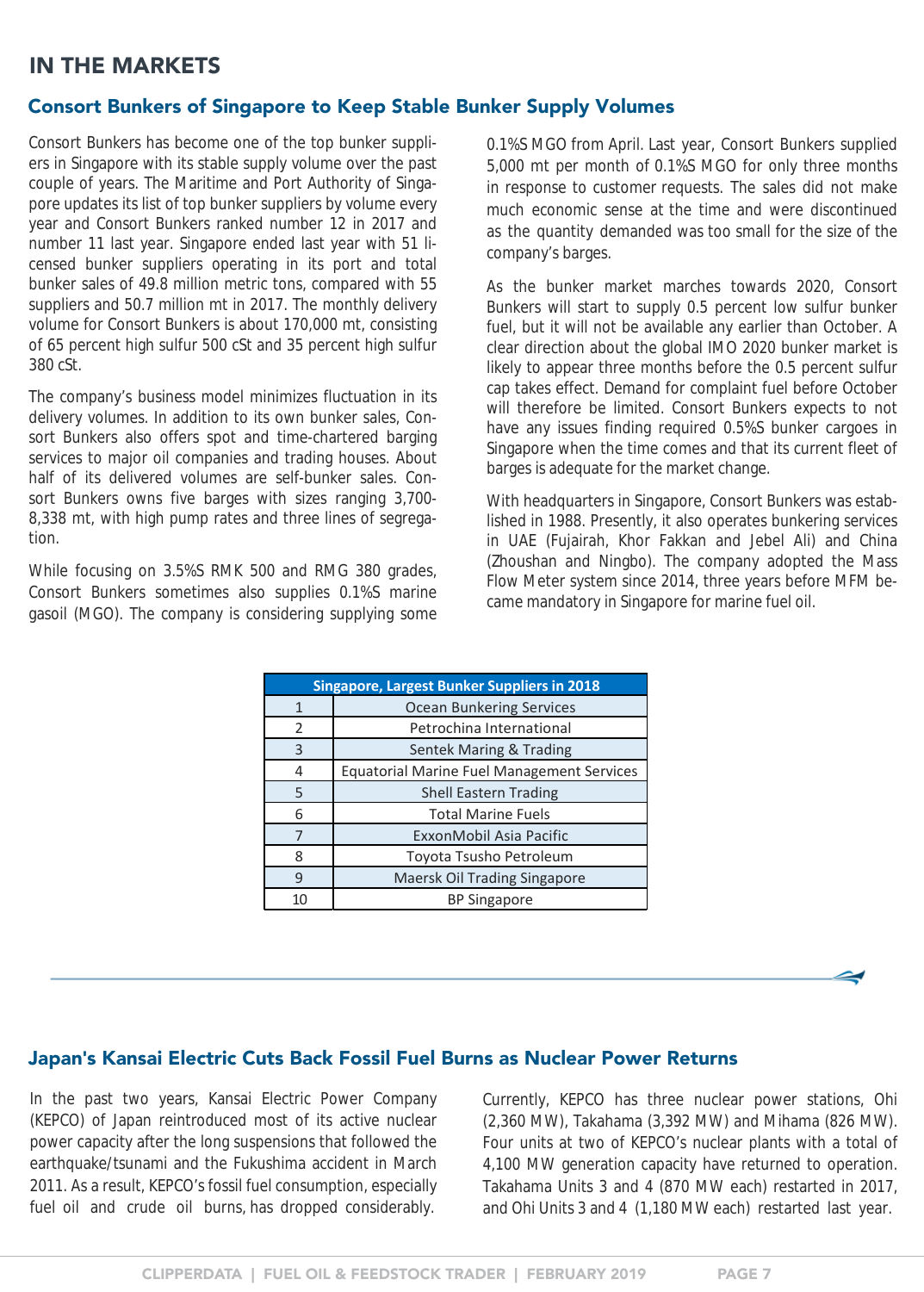<span id="page-7-0"></span>Nuclear power generation accounted for about 44 percent of KEPCO's total power generation prior to March 2011, but fell to zero after September 2013. Following the restart of these four units, the share of KEPCO's nuclear power generation jumped to 14 percent in fiscal year 2017, which ended March 31, 2018, and will double in FY2018.

At the same time, the share of KEPCO's fossil fuel power generation dropped from 86 percent in FY2016 to 72 percent in FY2017 and is expected to be around 58 percent in FY2018. In FY2017, KEPCO's fuel oil and crude oil burns declined 41 percent and 72 percent to 1.1 million barrels and 2.4 million bbls, respectively. LNG consumption also decreased by 15 percent, while coal consumption slightly increased. (See the accompanying table for KEPCO's fossil fuel consumption.) In FY2018, while fuel oil and crude oil consumption has already hit bottom, KEPCO's LNG and coal consumption are expected to continue declining.

Currently, KEPCO owns and operates four oil-burning power plants in Japan: Kainan (2,100 MW), Gobo (1,800 MW), Aioi (1,125 MW) and Ako (1,200 MW). Those thermal power plants mainly use low sulfur crude oil with a sulfur content no higher than 0.1 percent. Fuel oil, which is also 0.1%S max, is used as a combustion aid or sometimes instead of crude.

About 90 percent of KEPCO's low sulfur crude was sourced from Indonesia, with the rest coming mostly from Chad. Fuel oil is supplied by domestic oil companies and trading houses, such as JXTG Nippon, Cosmo and Idemitsu.

In Japan, the costs associated with crude oil and fuel oil power generation are three to four times higher than the cost of nuclear generation, which is the cheapest source of power followed by coal and LNG. In order to reduce fuel costs, KEPCO converted Unit 1 and Unit 3 (375 MW each) of the Aioi thermal power plant from oil-fired to dual-fuel fired, burning both oil and LNG, in 2016. KEPCO has also suspended several oil-fired units, including three units totaling 1,500 MW at the Kainan plant in 2017 and one unit of 375 MW at Aioi plant in 2018. Reflecting the reduction in power generation costs after the return of nuclear power plants, KEPCO lowered its electricity price by 4.29 percent in 2017 and 5.36 percent in 2018.

Including KEPCO's four units, Japan now only has nine out of 37 nuclear power units running, not counting retired units. Osaka-based KEPCO is one of 10 regional power utility companies in Japan, servicing the Shiga, Kyoto, Hyogo, Osaka and Wakayama prefectures, as well as portions of the Mie, Gifu and Fukui prefectures. Shares of KEPCO are listed on the Tokyo Stock Exchange.

| <b>Kansai Electric, Fossil Fuel Consumption</b> |                                                          |            |            |           |  |  |  |  |  |  |  |
|-------------------------------------------------|----------------------------------------------------------|------------|------------|-----------|--|--|--|--|--|--|--|
|                                                 | <b>Fuel Oil</b>                                          | Crude Oil  | <b>LNG</b> | Coal      |  |  |  |  |  |  |  |
|                                                 | (Barrels)                                                |            |            | (Tons)    |  |  |  |  |  |  |  |
| <b>FY2010</b>                                   | 1,230,374                                                | 7,309,118  | 5,349,521  | 3,915,900 |  |  |  |  |  |  |  |
| FY2011                                          | 1,348,123                                                | 26,976,841 | 7,335,916  | 3,965,502 |  |  |  |  |  |  |  |
| FY2012                                          | 1,195,817                                                | 33,840,320 | 8,142,888  | 4,423,959 |  |  |  |  |  |  |  |
| FY2013                                          | 1,888,591                                                | 38,053,613 | 8,459,666  | 4,074,482 |  |  |  |  |  |  |  |
| FY2014                                          | 2,186,976                                                | 26,688,363 | 9,407,089  | 4,262,804 |  |  |  |  |  |  |  |
| FY2015                                          | 1,335,933                                                | 21,197,514 | 8,888,827  | 4,108,185 |  |  |  |  |  |  |  |
| FY2016                                          | 1,876,181                                                | 8,548,236  | 9,337,224  | 4,433,789 |  |  |  |  |  |  |  |
| FY2017                                          | 1,103,480                                                | 2,361,694  | 7,945,765  | 4,511,578 |  |  |  |  |  |  |  |
|                                                 | Note: Japan's fiscal year runs from April 1 to March 31. |            |            |           |  |  |  |  |  |  |  |

#### Korea East-West Power to Burn Less Fuel Oil after Switching to LSFO

After switching from high sulfur fuel oil (HSFO) to more expensive low sulfur fuel oil (LSFO) in the second half of last year, Korea East-West Power Company (EWP) is expected to run its sole fuel oil-fired Ulsan plant less often this year. In the second half of last year, EWP changed the burning fuel for the 1,200 MW Ulsan plant from 2.5%S max HSFO to 0.3%S max LSFO, anticipating South Korea's emission standards would soon becoming stricter. In 2018, EWP consumed 477,972 metric tons of fuel oil, consisting of 364,232 mt of HSFO and 113,740 mt of LSFO.

EWP's higher fuel oil consumption last year was in response to the reduction in nuclear power generation in South Korea. EWP expects to use as little as 67,352 mt of LSFO in 2019. (See the accompanying table for EWP's fuel oil consumption.)

The Ulsan plant, which accounts for 10.7 percent of EWP's total generation capacity, has three 400 MW steam units with flue gas desulfurization (FGD) equipment. Reaching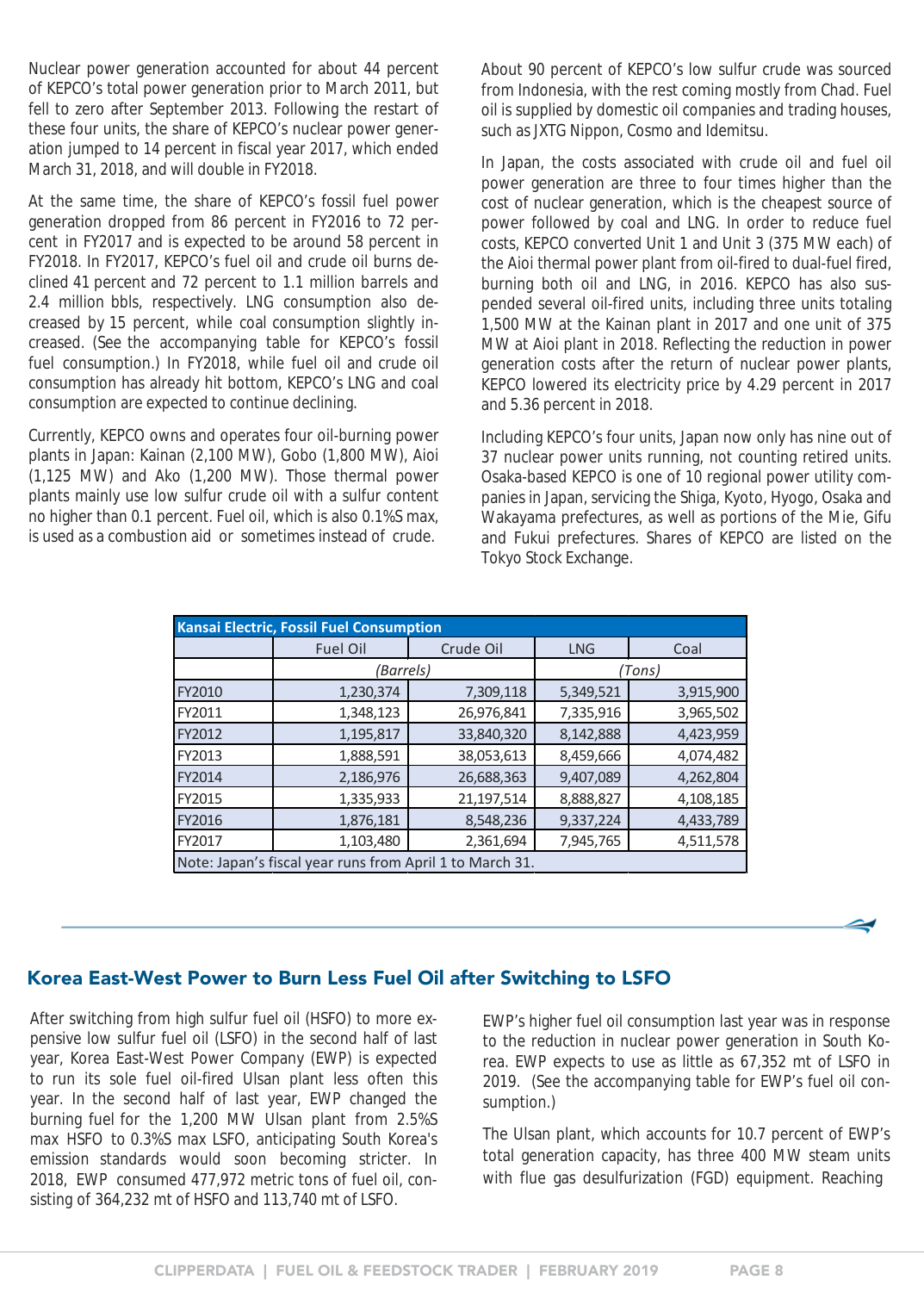the end of their life cycle, the three units are scheduled for decommissioning in 2021. In addition to its resid-burning steam units, the Ulsan plant has 2,072 MW of combined-cycle capacity fired by LNG.

EWP generally buys fuel oil on a spot delivered basis, with pricing indexed to MOPS HSFO 180 cSt. The main sources of the material are Singapore and Malaysia. The fuel oil is delivered by tankers to the port of Ulsan, which has restrictions of LOA of 250 meters, draft of 14.4 meters and deadweight maximum of 50,000 mt. (The accompanying table shows EWP's 0.3%S max fuel oil specification.)

In January, EWP bought two opportunistic cargoes of 0.3%S

max LSFO for a total of 70,000 mt. A 30,000 mt cargo was purchased from Hanwha at an unusual discount of around \$8/mt, and a 40,000 mt cargo was purchased from GS Global at a low premium of \$35/mt. LSFO premiums generally range between \$50-70/mt, and even up to \$100/ mt. EWP is not planning to issue tenders for LSFO supply in February, but possibly will buy one or two cargoes in March.

One of the six subsidiaries of Korea Electric Power Corporation (KEPCO), EWP owns five power plants, including Ulsan, with a total capacity of 11,183 MW, which meets approximately 9.8 percent of South Korea's electricity needs.

| Korea East-West Power, Low Sulfur Fuel Oil Specification |                |                    |  |  |  |  |  |
|----------------------------------------------------------|----------------|--------------------|--|--|--|--|--|
| Property                                                 | Limit          | <b>Test Method</b> |  |  |  |  |  |
| Sulfur Content (wt %)                                    | Max. 0.3       | <b>ASTM D-4294</b> |  |  |  |  |  |
| API Gravity (at 60°F)                                    | Min. 15.0      | <b>ASTM D-1298</b> |  |  |  |  |  |
| Pour Point (°C)                                          | Max. 45.0      | ASTM D-97          |  |  |  |  |  |
| Flash Point (PMCC °C)                                    | <b>Min. 70</b> | ASTM D-93          |  |  |  |  |  |
| Viscosity (cSt at $50^{\circ}$ C)                        | Max. 540.0     | ASTM D-445         |  |  |  |  |  |
| Water & Sediment (vol %)                                 | Max. 0.50      | <b>ASTM D-1796</b> |  |  |  |  |  |
| Calorific Value (kcal/kg)                                | Min. 10,440    | ASTM D-240         |  |  |  |  |  |

| <b>Korea East-West Power, Fuel Oil Consumption</b> |                                     |  |  |  |  |  |
|----------------------------------------------------|-------------------------------------|--|--|--|--|--|
| Year                                               | <b>Fuel Oil Consumption</b><br>(mt) |  |  |  |  |  |
| 2010                                               | 649,432                             |  |  |  |  |  |
| 2011                                               | 601,751                             |  |  |  |  |  |
| 2012                                               | 967,220                             |  |  |  |  |  |
| 2013                                               | 1,160,718                           |  |  |  |  |  |
| 2014                                               | 513,639                             |  |  |  |  |  |
| 2015                                               | 654,695                             |  |  |  |  |  |
| 2016                                               | 1,179,555                           |  |  |  |  |  |
| 2017                                               | 362,389                             |  |  |  |  |  |
| 2018                                               | 477,972                             |  |  |  |  |  |
| 2019E                                              | 67,351                              |  |  |  |  |  |
| E=Estimated.                                       |                                     |  |  |  |  |  |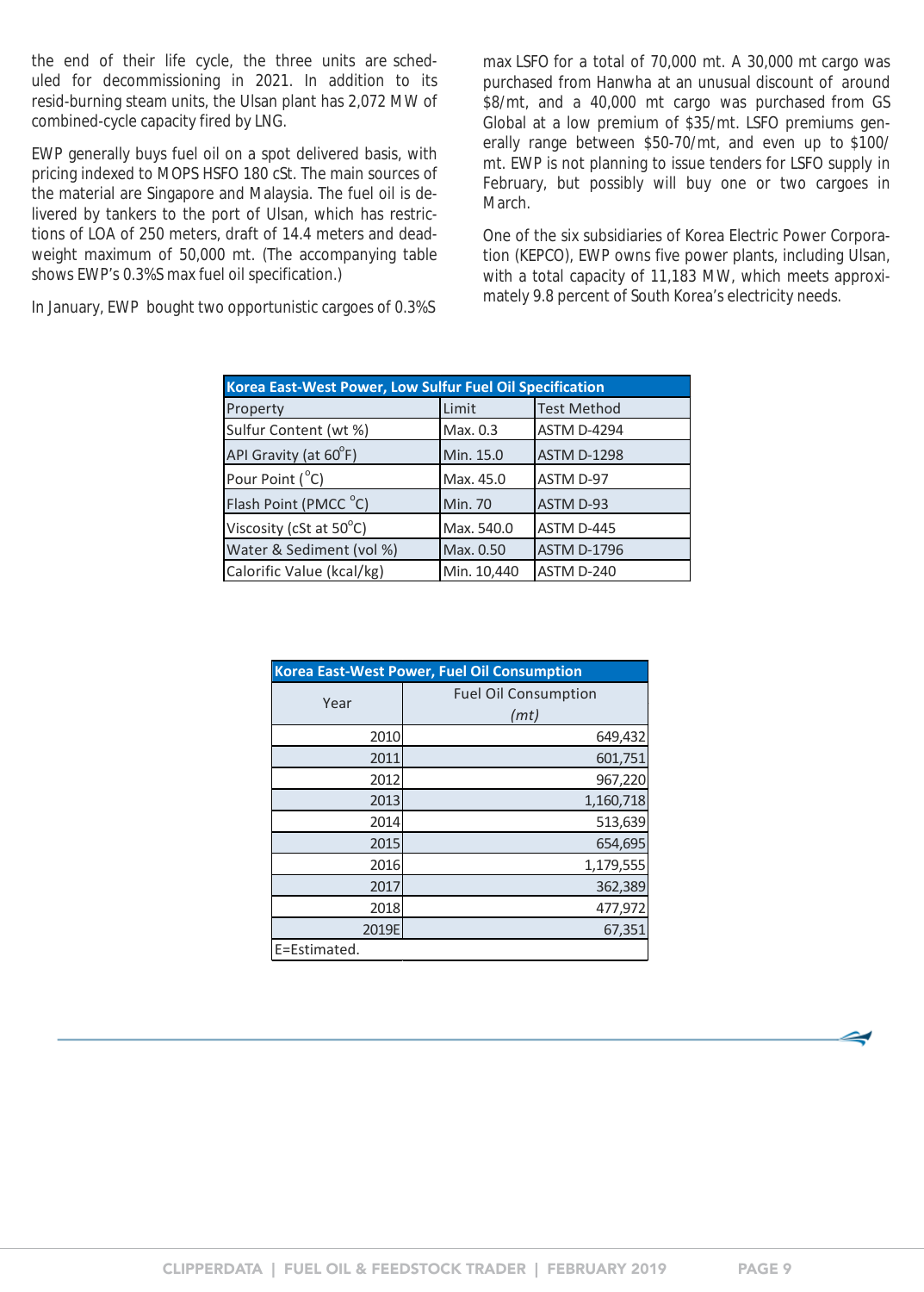### <span id="page-9-0"></span>HSFO Coming to Play in the Asphalt Market in 2020

IMO 2020 will have a major impact on the global bunker and fuel oil markets, and is also expected to be one of the most influential events in the asphalt market. The IMO regulation adjusts the sulfur limit in marine bunker fuel from 3.5 percent to 0.5 percent starting in January, but provides little guidance or detail about where the excess high sulfur fuel oil (HSFO) will go after it is pushed out of the bunker market. Allen Smith, the co-founder of Pennsylvania-based Asphalt & Sourcing Alliance (ASA), stated that among many potential pathways to deal with this excess, the global asphalt market may absorb up to 25 million tons of HSFO, thereby increasing global asphalt supply by nearly 20 percent and causing asphalt prices to drop after January 2020.

The current global bunker market is about 250 million tons per year, of which HSFO accounts for nearly 80 percent, according to industry estimates. Some analysts project that when the IMO 2020 sulfur cap comes into force in 2020, except for a small volume used in ships with scrubbers or in the case of noncompliance, an estimated 100 million-150 million tons of high sulfur residual bunker fuel may be displaced from the global marine fuel pool and need to find new applications. The global processing capacity of all existing refineries, meanwhile, will be insufficient to handle all the displaced HSFO, so some of it will be forced into new pathways. For instance, as the price of HSFO drops to a certain level, some power plants may be incentivized to use it as burning fuel, displacing coal. At the same time, a portion of the excess HSFO will be processed into asphalt, potentially causing a reduction of asphalt prices, which move in tandem with HSFO prices. This could perhaps stimulate asphalt demand for road paving and roofing.

IHS Markit estimates there will be about 12 million tons per year of displaced HSFO that will end up in the asphalt market, with power generators taking up a similar amount. Smith believes the volume and disposition of these two pathways could potentially be interchangeable. If the price of asphalt is more attractive than the savings from using HSFO in power generation, some of the surplus HSFO will be placed into additional asphalt production. Asphalt is the heavy black sludge remaining after distilling a barrel of crude oil. On average, HSFO carries about 70 percent of asphalt content. Displaced HSFO from the bunker market can add 20 million tons per year of new asphalt production to the existing 100 million ton global asphalt market.

Beyond 2020, the position of HSFO in the global bunker market may also influence asphalt demand. HSFO prices are expected to start their decline in the fourth quarter as prices of LSFO and diesel increase. At the same time, asphalt prices will start to fall, while demand and production increase. This trend will deepen into 2020 and may continue until HSFO bunker demands start to recover around 2023- 2025. By then, there will be enough refining capability built up to destroy heavy bottoms and enough scrubbers installed on ships to be able to burn HSFO in compliance with the new sulfur regulation.

Over 90 percent of global residual processing capacity and asphalt capacity are in North America, Asia and Europe. The North American refineries not only have the most asphalt production capacity, but also the most coking capacity to destroy asphalt or excess HSFO. These refiners will be able to respond quickly to market changes in the coming years. Having invested heavily in the past few years, most of the North American refineries now have expanded crude oil choices and the capability to deal with excess heavy fuel oil with optimal operational control. Until the rest of the world adapts to the market change, the transition in 2020 may lead to more opportunities for North American asphalt producers. Balancing asphalt demand, they will be encouraged to run discounted asphalt-rich heavy crude and bring in the very inexpensive HSFO as coker feed. Much of this will come from the Mediterranean and other places where refineries are less complex and produce too much HSFO.

According to ASA's Smith, there are about 50 of the 129 North American refineries producing and selling asphalt. In response to stronger market demand over the last few years, North American asphalt production has been gradually increasing, currently totaling 24 million tons per year. Though a small amount is used for roofing and other applications, about 80 percent of US asphalt is used for paving. The US Department of Transportation has become more focused on road quality issues. If asphalt prices fall as expected after 2020, state DOTs may increase their budgets for paving or keep their budgets the same while increasing miles paved. There are more questions than answers at this point. However, it is worth watching how the IMO 2020 will bring changes and opportunities in the asphalt industry.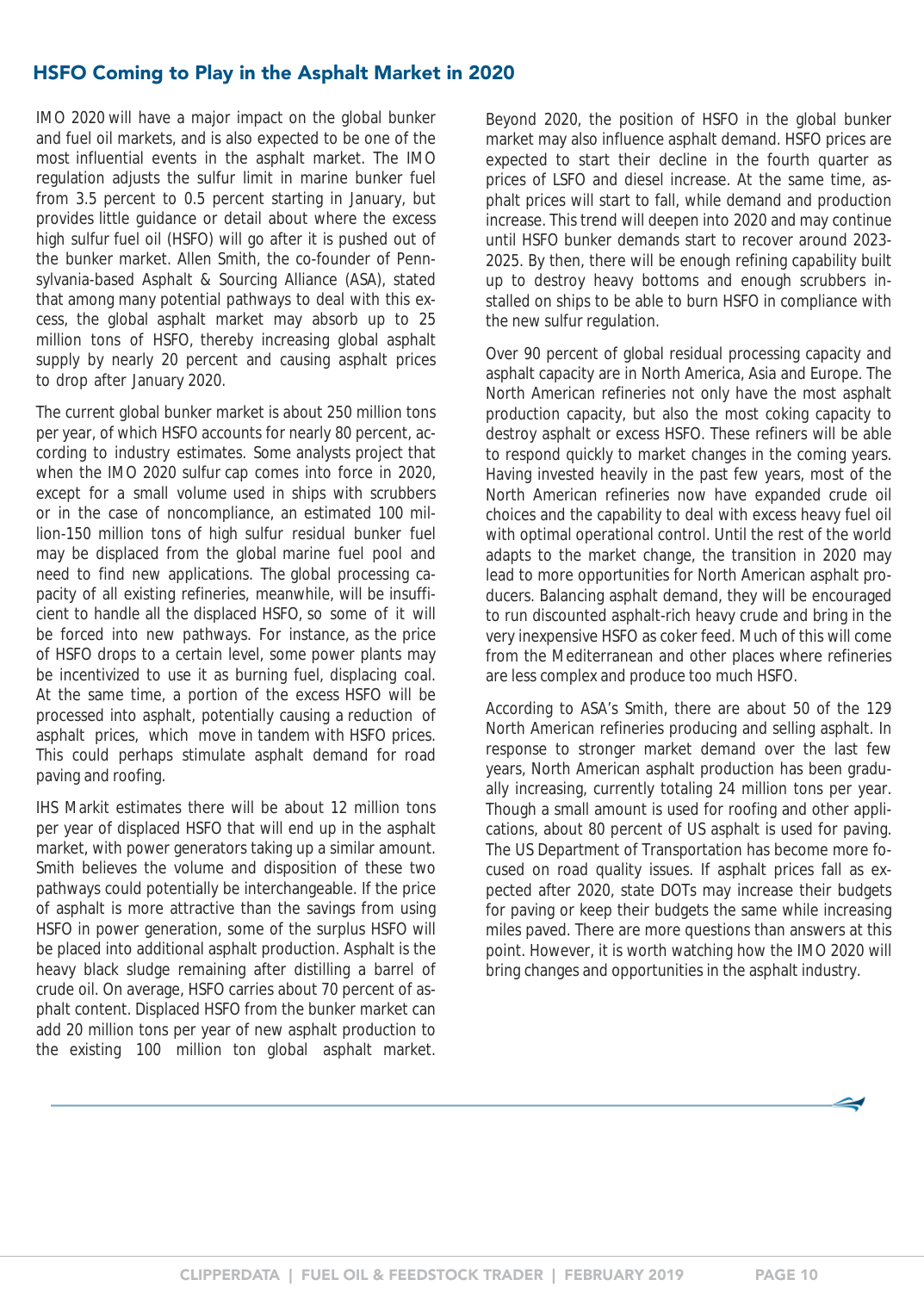### <span id="page-10-0"></span>Japan**'**s Chubu Electric to Further Reduce Crude/Fuel Oil Power Generation

Backed by LNG power generation, Chubu Electric Power Company of Japan has gradually decommissioned its oil-fired power plants, leaving only one plant in operation. The latest decommissioning was of two crude oil/fuel oil-fired units that combined for a total 875 MW at the Owase-Mita plant in December 2018. Previously, Chubu retired a 500 MW unit at the Atsumi plant in December 2017 and three units totaling 1,125 MW at the Taketoyo plant in March 2016. Now Chubu only burns crude oil and fuel oil at two of the units at the Atsumi plant for a total generating capacity of 1,400 MW.

The reduction in oil power generation capacity will lead to further declines in Chubu's crude oil and fuel oil consumption. Chubu's electricity production has been relying heavily on thermal power plants since its 3,617 MW Hamaoka nuclear power plant was suspended after the Fukushima Daiichi nuclear disaster in March 2011. However, unlike the ever-present increase in LNG and coal consumption, Chubu's surge in crude oil and fuel oil burns were just a temporary solution for a couple of years. In fiscal year 2017, which ended on March 31, 2018, Chubu consumed 1.6 million barrels of crude oil, 75,000 barrels of fuel oil, 12 million tons of coal and 11 million tons of LNG, compared to 6.9 million barrels of crude oil, 164,000 barrels of fuel oil, 14 million tons of LNG and 10 million tons of coal in FY2012. (See the accompanying table for Chubu's fossil fuel consumption.)

The fluctuation of Chubu's crude oil and fuel oil consumption in the past three years is due to stock management. Chubu's oil-fired thermal plants burn low sulfur crude oil and a relatively small amount of low sulfur fuel oil. The sulfur content of crude and fuel oil in each plant may be slightly different, but is generally limited to less than 0.2%. Crude and fuel oil are delivered to Chubu's power plants by barge. Expecting to procure its crude oil and fuel oil through JERA, a joint venture between Chubu and Tokyo Electric Power (TEPCO), Chubu started to use crude and fuel oil in its stocks in FY2015. Chubu used up most of its fuel oil stocks in FY2015 and did not purchase any crude oil in FY2016 and FY2017.

JERA was established in April 2015 to cover Chubu and TEPCO's entire supply chain from upstream fuel business and fuel procurement to thermal power generation. Following a further agreement between Chubu and TEPCO, both companies will integrate their fuel acceptance, storage, gas transmission and existing thermal power generation businesses into JERA on April 1 in a spinoff of the joint venture.

Nagoya-based Chubu has an aggregated power generation capacity of 35 GW, providing services in five prefectures in the central region of the Honshu island of Japan. Shares in Chubu are traded on the Tokyo, Osaka and Nagoya stock exchanges.

| <b>Chubu Electric Power, Consumption of Fossil Fuels</b> |                                                           |     |                |        |  |  |  |  |
|----------------------------------------------------------|-----------------------------------------------------------|-----|----------------|--------|--|--|--|--|
|                                                          | Crude Oil<br><b>Fuel Oil</b>                              |     | <b>LNG</b>     | Coal   |  |  |  |  |
|                                                          | $(1,000 \text{ barrels})$                                 |     | $(1,000$ tons) |        |  |  |  |  |
| FY2008                                                   | 4,730                                                     | 126 | 10,027         | 9,664  |  |  |  |  |
| FY2009                                                   | 1,862                                                     | 220 | 10,090         | 9,409  |  |  |  |  |
| FY2010                                                   | 3,227                                                     | 264 | 10,511         | 11,203 |  |  |  |  |
| FY2011                                                   | 9,240                                                     | 233 | 13,101         | 9,760  |  |  |  |  |
| FY2012                                                   | 6,913                                                     | 164 | 13,913         | 10,279 |  |  |  |  |
| FY2013                                                   | 3,428                                                     | 31  | 13,760         | 10,566 |  |  |  |  |
| FY2014                                                   | 591                                                       | 94  | 13,501         | 10,508 |  |  |  |  |
| FY2015                                                   | 359                                                       | 396 | 12,499         | 10,282 |  |  |  |  |
| FY2016                                                   | 579                                                       | 75  | 12,775         | 10,688 |  |  |  |  |
| FY2017                                                   | 1,623                                                     | 75  | 12,071         | 11,058 |  |  |  |  |
|                                                          | Note: Fiscal year begins on April 1 and ends on March 31. |     |                |        |  |  |  |  |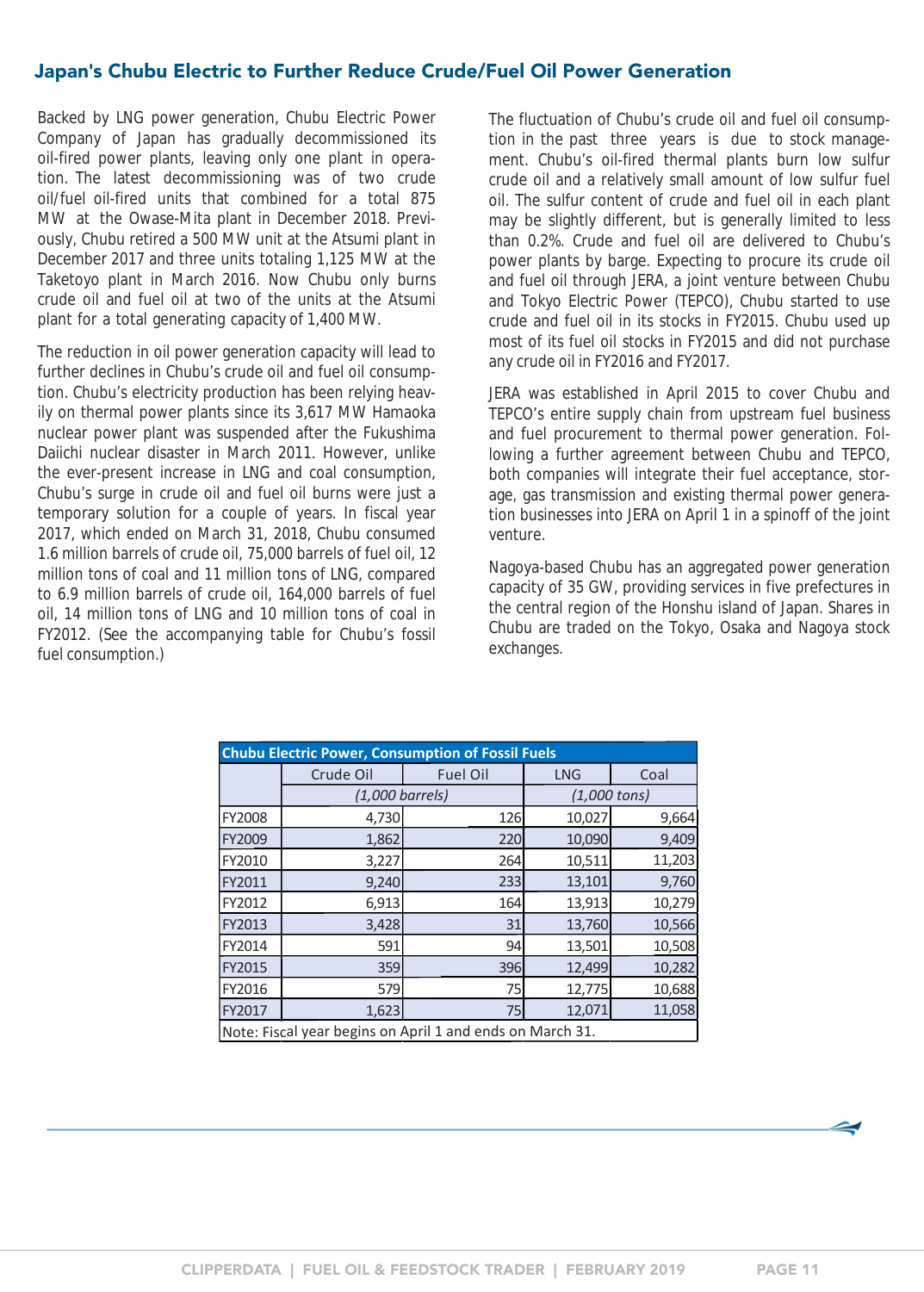### <span id="page-11-0"></span>Dominican Partners Diverge in FO Contract Awards

After years of awarding in conjunction, two Dominican power producers - EGE Haina and Consorcio Energetico Punta Cana-Macao (CEPM) - have awarded separate annual fuel oil supply contracts. CEPM has awarded a contract to local Dominican producer Refidomsa for the supply of 90,000 barrels, while EGE Haina has contracted BP to supply some 3.3 million barrels of 2.2%S max fuel oil. Both contracts will cover calendar year 2019 and are tied in reference to USGC HSFO. Last year, the companies both awarded a contract to Novum Energy for the supply of 3.75 million barrels; 3.3 million barrels to EGE and 450,000 barrels to CEPM. Novum had held the contract for three years in a row. (See the accompanying table for the company's import specification.)

CEPM chose to award a contract to local Refidomsa in part due to its expectation that it will consume drastically less fuel oil in 2019, and as such, it would not need to go to the international market for its supply. The company will consume less fuel oil on the startup of its new natural gaspowered 51MW power station in Bavaro. The new power station will provide approximately 20 MW of base power generation. Operations at the new power station began this year. Equipment, procurement and construction (EPC) were supplied by Wärtsilä.

CEPM historically had imported between 35,000- 40,000 barrels of 2.2%S fuel oil per month. Deliveries were made to San Pedro de Macrois, located on the southern coast of the country and 75 km east of Santo Domingo.

The terminal's shipping restrictions are: 22.8 ft draft, 600 ft LOA and a 110 ft beam. CEPM operates several resid-burning power plants in the Dominican Republic. Its largest is the 70 MW Bavaro power station, which is powered by six 18V32DF diesel Wärtsilä engines. Other resid-fired plants include the 14 MW Bayahibe power station, the 8 MW Punta Cana plant, the 7 MW Barcelo station and the 5.5 MW Puerta Plata River power plant. The company also maintains an 8.25 MW wind farm at Quilvio Cabrerea and is currently developing a 7 MW solar complex in Bavaro.

CEPM is a privately-held utility that owns generation and distribution and serves the Dominican market.

EGE Haina receives fuel oil cargoes in 40,000-58,000 barrel batches and burns both 2.2%S fuel oil and 3%S fuel oil. The 2.2%S fuel oil is burned at the 225 MW Quisqueya II power station, the 5.1MW Pedernales plant and the 153 MW Sultana del Este power barge. The 225 MW Quisqeya II plant runs on 12 Wärtsilä 18V50 DF engines of 17.2 MW each, whereas the Sultana del Este power barge operates on nine Wärtsilä 18V46 engines of 16.5 MW each. EGE Haina burns 3%S fuel oil at its 293 MW Haina plant and its 33MW San Pedro de Macoris power station. In addition, EGE Haina has a 54 MW coal plant located in Barahona, as well as two wind farms with an aggregate capacity of 127 MW.

EGE Haina is 50 percent owned by private investors. The rest is held by the government of the Dominican Republic (49.9 percent) and the state's Dominican Corporation of State Electricity Companies (0.1 percent). Incorporated in 1999, EGE Haina is the largest operator of generation assets in the Dominican Republic.

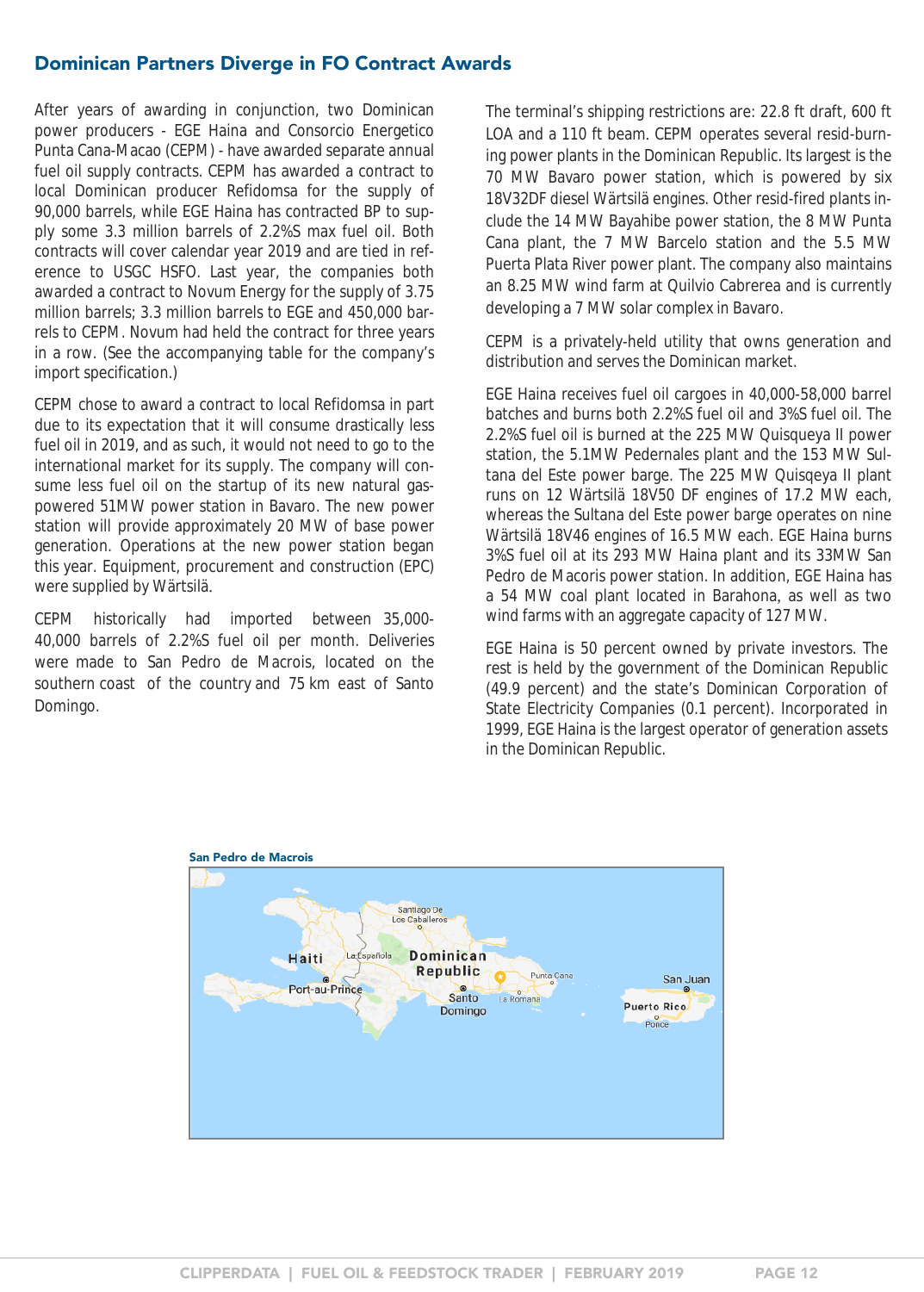<span id="page-12-0"></span>

| <b>EGE Haina and CEPM, Fuel Oil Specification</b> |                          |                          |                    |  |  |  |  |  |
|---------------------------------------------------|--------------------------|--------------------------|--------------------|--|--|--|--|--|
| Parameter                                         | Min                      | <b>Max</b>               | <b>Test Method</b> |  |  |  |  |  |
| Kinematic Viscosity at 50°C, cst                  | 275                      | 380                      | ASTM D445          |  |  |  |  |  |
| API at 60°F                                       | 11.5                     |                          | <b>ASTM D4052</b>  |  |  |  |  |  |
| Density at 15°C, g/ml                             | $\overline{\phantom{0}}$ | 0.989                    | <b>ASTM D4052</b>  |  |  |  |  |  |
| Micro Carbon Residue, % wt                        |                          | 16                       | <b>ASTM D4530</b>  |  |  |  |  |  |
| Sulfur Content, % wt                              | $\overline{\phantom{0}}$ | 2.2                      | ASTM D4294         |  |  |  |  |  |
| Nitrogen Content, % wt                            |                          | 0.4                      | ASTM D445          |  |  |  |  |  |
| Vanadium, ppm                                     | $\overline{\phantom{0}}$ | 190                      | ASTM D5683A        |  |  |  |  |  |
| Sodium, ppm                                       | $\overline{a}$           | 47                       | ASTM D5683B        |  |  |  |  |  |
| Ash, % wt                                         | $\overline{\phantom{0}}$ | 0.07                     | ASTM D482          |  |  |  |  |  |
| Water, % v                                        | -                        | 0.5                      | ASTM D95           |  |  |  |  |  |
| Asphaltenes, % wt                                 |                          | 12                       | ASTM D6560         |  |  |  |  |  |
| Aluminum, ppm                                     |                          | 30                       | <b>ASTM D5184</b>  |  |  |  |  |  |
| Silicon, ppm                                      |                          | 30                       | ASTM D5184         |  |  |  |  |  |
| Potassium, ppm                                    | $\overline{\phantom{0}}$ | 10                       | <b>ASTM D5184</b>  |  |  |  |  |  |
| Calcium, ppm                                      | $\overline{\phantom{0}}$ | 28                       | ASTM D5184         |  |  |  |  |  |
| Zinc, ppm                                         |                          | 10                       | <b>ASTM D5184</b>  |  |  |  |  |  |
| Phosphorus, ppm                                   | $\overline{\phantom{0}}$ | 10                       | ASTM D5184         |  |  |  |  |  |
| Lead, ppm                                         | $\overline{\phantom{0}}$ | 10                       | <b>ASTM D5184</b>  |  |  |  |  |  |
| Copper, ppm                                       | $\overline{\phantom{0}}$ | 10                       | ASTM D5184         |  |  |  |  |  |
| Magnesium, ppm                                    |                          | 10                       | ASTM D5184         |  |  |  |  |  |
| Flash Point, PMCC °C                              | 70                       | $\overline{\phantom{0}}$ | ASTM D93           |  |  |  |  |  |
| Pour Point, °C                                    |                          | 30                       | ASTM D97           |  |  |  |  |  |
| <b>CCAI</b>                                       | 810                      | 860                      | For Conversion     |  |  |  |  |  |
| Total Sediment Potential, % wt                    | -                        | 0.07                     | ASTM D4870A        |  |  |  |  |  |
| Sediment by Hot Filtration, % mass                |                          | 0.07                     | <b>ASTM D4870</b>  |  |  |  |  |  |
| Compatibility                                     |                          | $\mathbf{1}$             | ASTM D4740         |  |  |  |  |  |
| Lower Heat Value, Mj/kg                           | 40.1                     | $\overline{\phantom{0}}$ | ASTM D4868         |  |  |  |  |  |

#### A Look at Heavy Sweet Crude Flows

Heavy-sweet crude will be in high demand from refiners looking to circumvent the post-IMO 2020 landscape.

In a sense, heavy-sweet crude is the holy grail of IMO 2020. These crudes have high yields of diesel and low sulfur fuel oil, both of which will find large refining margins in a max 0.5%S world.

While refiners would ideally like to get their hands on these heavy-sweet crudes, there is simply not enough supply to satiate global appetites. According to our data, heavy-sweet only made up 1.3 percent of global crude loadings last year, down slightly from the 1.5 percent of total loadings in 2017.

The largest source of heavy-sweet crude exported in 2018 was West Africa, which saw exports decrease 3.3 percent from 363,000 bpd in 2017 to 351,000 bpd last year. Most West African heavy-sweet crude was directed towards East Asia, particularly China. Of the 112,000 bpd exported from West Africa and directed towards East Asia in 2018, 95 percent was delivered to China. The remaining volume is either still in transit or was delivered to Hong Kong or South Korea.

China has been at the forefront of locking up heavy-sweet crude under long-term contracts, ensuring a healthy flow of West African heavy-sweet crude to Chinese refineries.

The most prominent heavy-sweet crude emerging from West Africa is Dalia crude of Angola. Dalia made up 34 percent of all heavy-sweet crude exports in 2018, when exports totaled 169,000 bpd. Roughly 45 percent (77,000 bpd) of Dalia exports are directed towards China, with 43,000 bpd imported into CNOOC's Huizhou refinery. Other large takers include Spain (33,000 bpd), India (19,000 bpd) and the United States (17,000 bpd).

The West African heavy-sweet Doba crude is produced in Chad and piped to ExxonMobil's Kome-Kribi FSO offshore Cameroon. Exports from Cameroon stood at approximately 96,000 bpd in 2018, up from the 80,000 bpd exported in 2017. Historically, the United States has been the largest destination for Doba, though its share has been steadily declining in recent years. The United States took 68,000 bpd in 2015, but last year imports were only 17,000 bpd. More imports have been directed towards Asia in recent years.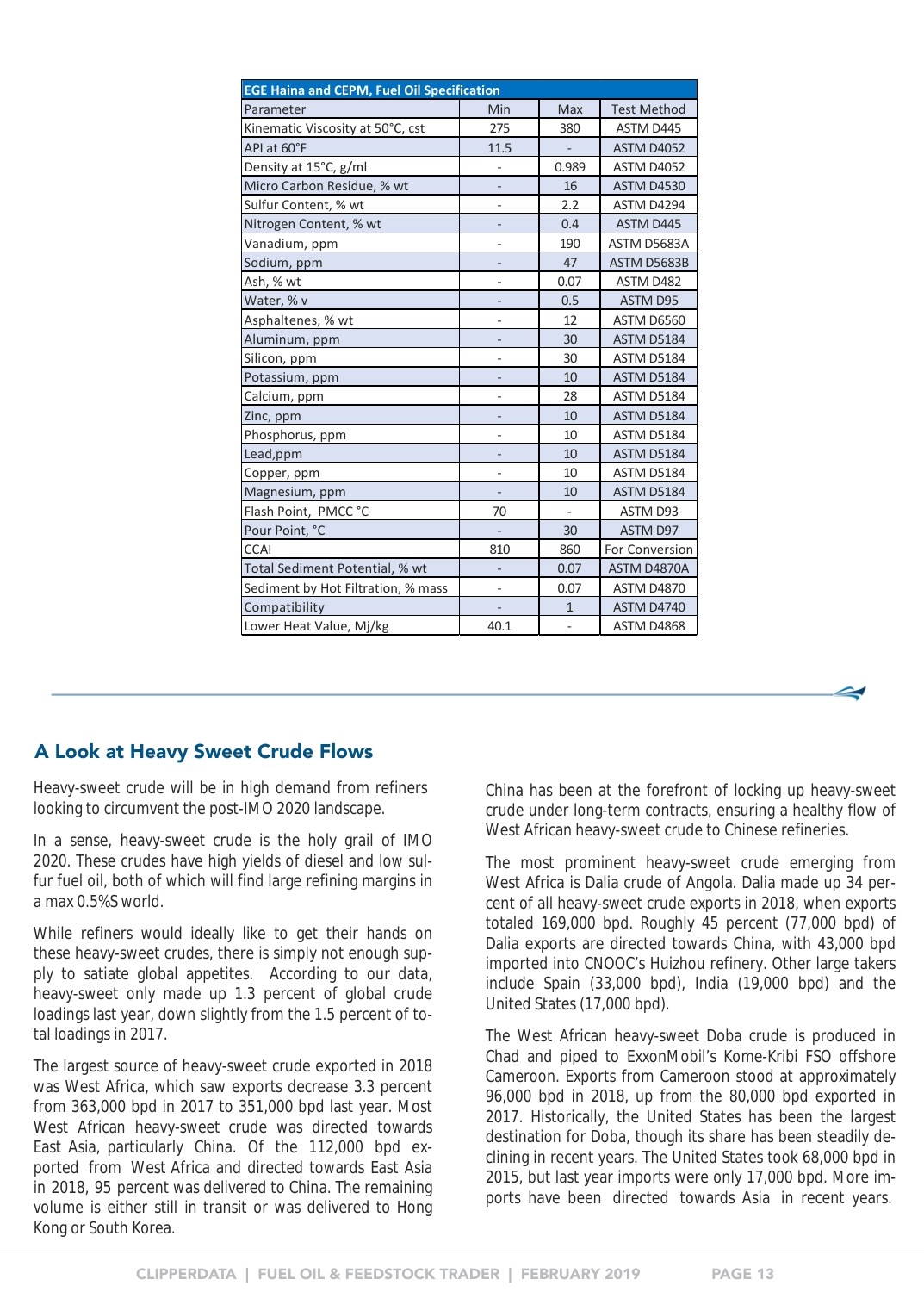<span id="page-13-0"></span>Last year, South Asia took 22,000 bpd, up from 13,000 bpd in 2016. Some 11,000 bpd were delivered to China, while an additional 17,000 bpd were brought to lightering zones in Singapore, volume that is likely to have been brought to East Asia after lightering.

Latin America is the second-largest regional exporter of heavy-sweet crude following West Africa. Argentina keeps most of its heavy-sweet Escalante crude within its borders, though exports are likely to increase in the coming years. Argentinian exports of Escalante stood at 50,000 bpd in 2018, double 2017's level. All exports are loaded from YPF's Caleta Cordova SBM off the coast of the country's Chubut province. Most exports are delivered to either China or the United States. In 2018, the United States took 25,000 bpd, nearly 88 percent of which were delivered to PADD 5. BP took a majority of the US volume (15,000 bpd) via its Cherry Point refinery. Chinese imports of Escalante stood at 20,000 bpd last year. All deliveries to China were brought to the country's northern region, including to the ports of Qingdao and Yantai.

Exports of Brazilian heavy-sweet Ostra crude stood at 40,000 bpd in 2018, down from 50,000 bpd in 2017. All of Ostra exports are done from FPSOs, with most volume coming from Petrobras' Espirito Santo FPSO. Roughly 36 percent (14,000 bpd) of exports were directed to South Asia. Essar's Vadinar refinery received 9,400 bpd of Ostra crude last year, while Reliance's Jamnagar refiner took an additional 2,300 bpd. Outside of South Asia, the United States took approximately 13,000 bpd. Offtake destinations vary, but include Shell's Deer Park and Martinez refineries, as will as Valero's Port Arthur refinery.

Latin American and West African heavy-sweet crude make up approximately 88 percent (441,000 bpd) of global heavy-sweet supply. While more supply of heavy-sweet crude will come on line in the coming years, the supply will likely be incremental at best. Because there is a lack of supply, refiners will instead try to procure light-sweet crudes with minimal fuel oil yields. Lighter and sweeter crudes will be able to reduce fuel oil yields and produce greater quantities of higher-end light products.



#### GS Caltex of South Korea Pause HSFO Imports

In response to the recent change in fuel oil import economics, South Korean refiner GS Caltex is scaling back from its usual imports of high sulfur fuel oil (HSFO). Previously, the company imported one cargo of 80,000 mt of HSFO as bunker blending stock for the production of domestic bunker supply every one or two months. Fuel oil cracks have been strong as a result of tight supply in the region, and high premiums of HSFO have made important

economics negative for GS Caltex since January. As a result, the refiner has met all of its HSFO bunker requirements, which is about 200,000 mt per month, domestically at its 800,000 bpd Yeosu refinery on South Korea's southwest coast. It is unlikely GS Caltex will resume HSFO imports any time before June.

As with HSFO, GS Caltex has not imported any straight run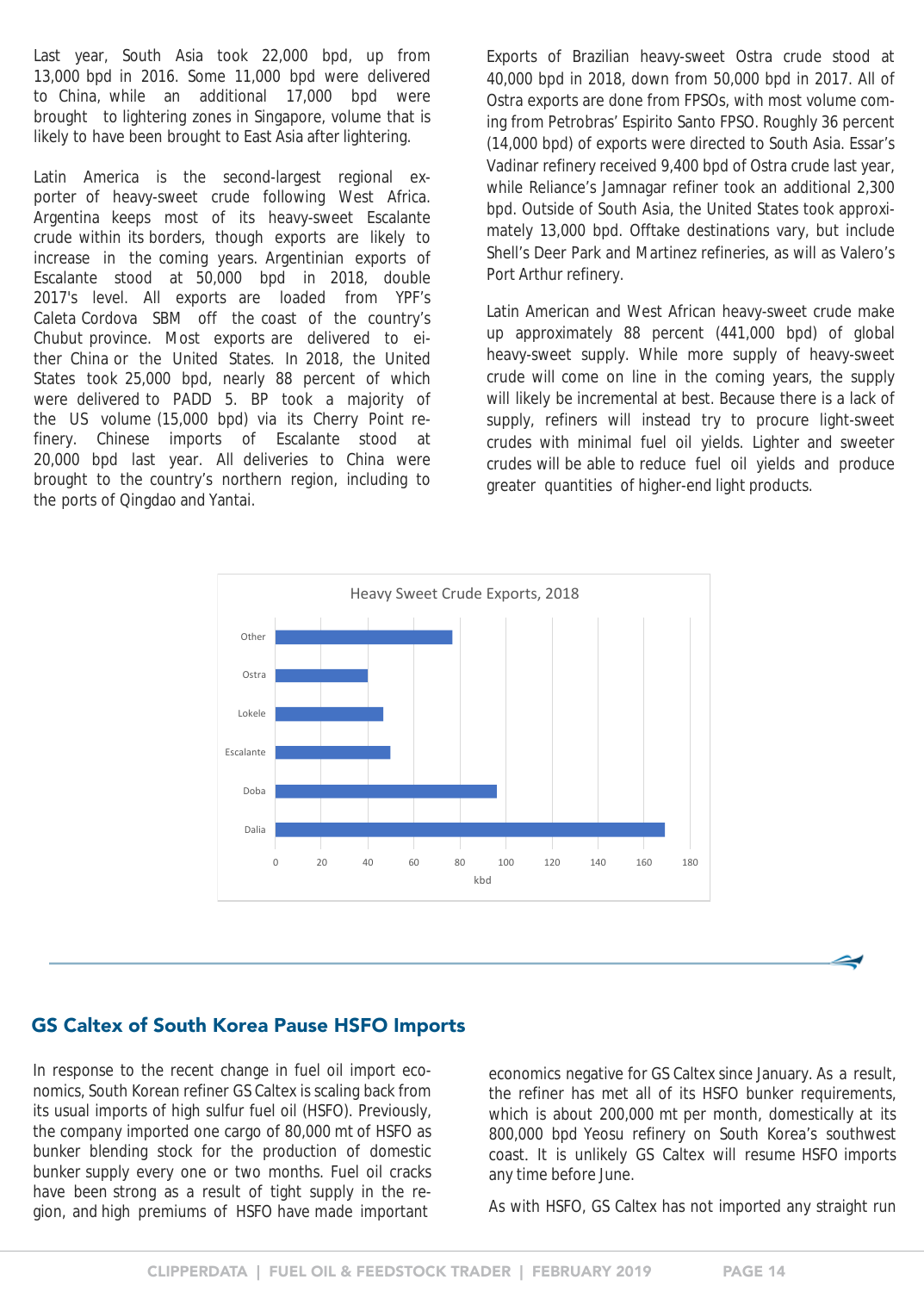<span id="page-14-0"></span>fuel oil (SRFO) this year. Depending on crude runs and crude margins, GS Caltex sometimes imports SRFO as feedstock for idle operating capacity to maximize utilization rate. Instead of specific quality requirements for SRFO import, GS Caltex makes decisions based on economics. Last year, GS Caltex bought 90,000 mt per month of SRFO from Abu Dhabi National Oil Company under a one-year term contract.

HSFO imports/exports for GS Caltex have swung a lot in the past two years. Until July 2017, on a monthly basis, the refiner had regularly imported one Aframax cargo of blending stock of HSFO with low density, high viscosity and sulfur content around 4 percent, mainly from Singapore. However, the closure of a heavy-oil upgrading unit at Yeosu refinery after a fire in August 2017 turned GS Caltex from a net HSFO importer to a net HSFO exporter. Before the unit resumed operations over a half year later, GS Caltex exported 200,000 mt per month of HSFO with sulfur content of 4.5 percent to Singapore and China bunker market for blending. Since then the volume of the refiner's HSFO exports has become quite small and irregular. With a cargo size of only 5,000-7,000 mt and a sulfur content around 3.3 percent, the HSFO is mainly sold to Japan for bunker blending.

In 2020, GS Caltex may need to import 0.5%S bunker fuel oil to meet its domestic demand. The Yeosu refinery can produce the low sulfur grade only if processing low sulfur crude oil, which is expected to be very expensive once IMO 2020 regulations come into effect. At this moment, whether the economics at the time will allow GS Caltex to change its crude oil slate for production of 0.5 percent LSFO is uncertain. Regardless, the refiner has a basic plan for managing its HSFO production after 2020. On one hand, the refiner will try to make long-term deals with some bunkering and shipping companies to supply HSFO to ships using scrubbers. On the other hand, GS Caltex will produce more bitumen (asphalt) to minimize HSFO outputs. After 2020, the company's bitumen production can be increased to 150,000 mt per month from the current 40,000 mt per month, and HSFO production will be about 100,000 mt per month. The required 0.5%S bunker fuel will be imported from international major oil companies, though the volume is currently unknown.

Established in 1967, Seoul-based GS Caltex is South Korea's second-largest oil refiner, having core businesses in petroleum, petrochemical, base oil and lubricants. In August 2018, the company's total crude processing capacity expanded from 790,000 bpd to 800,000 bpd. GS Caltex is a 50:50 joint venture between GS Group of South Korea and Chevron of the United States.



#### Cyprus Bunker Market Expands in 2018

The Cypriot bunker market expanded in 2018, as sales of both fuel oil and marine gasoil (MGO) surpassed their year-ago levels. Total bunker fuel sales off the coast of Cyprus were 283,434 metric tons last year, an 11 percent increase from 2017. Total sales in 2016 were 288,220 mt, up from the 244,000 tons of marine fuel sold in 2015.

The growth in the Cypriot bunker market was largely driven by a 16.3 percent jump in MGO sales. After increasing 6.8 percent in 2017 to 101,295 mt, sales again grew last year to 117,778 mt. Sales of bunker fuel oil also expanded last year. Heavy fuel oil bunker sales grew 7.5 percent from 2017 to 165,656 mt last year. However, sales are down 14 percent from the 193,333 mt sold in 2016. A further increase in the size and scope of the Cypriot heavy fuel oil bunker market is very unlikely in the years to come. As IMO 2020 comes into effect, sales of Cypriot +0.5%S bunker fuel oil can be expected to drop significantly. Depending on the global supply of IMO 2020-compliant bunker fuel oil after 2020, bunker suppliers may choose to focus on larger ports and leave smaller ports without an adequate levels of compliant fuel oil. If this holds true, Cyprus can be left without enough sub-0.5% fuel oil for its bunker market, as surrounding bunker markets are much larger and entertain more vessel traffic. Alternatively, Cypriot sales of IMO 2020-compliant marine gasoil are likely to keep increasing in the coming years.

A wildcard at play is the establishment of a long-rumored Mediterranean emission control area (ECA) that would further decrease the permissible sulfur level present in fuels consumed in the region. If a regional ECA encompassed a directive that set lawful sulfur levels at 0.1%S - the sulfur limit currently employed in the coasts surrounding the United States, the North Sea and the Baltic Sea -, Cypriot bunker providers would likely see increased demand for marine gasoil sales. Demand for a zone in the Mediterranean first surfaced around 2005. According to a study conducted by the French National Institute for Industrial Environment and Risks, SOx emissions would drop by 606,000 tons to 150,000 tons in the Mediterranean by 2020 with a 0.5%S cap, compared to the use of 3.5%S HSFO in 2015. Emissions fell a further 118,000 tons under the ECAMED 2020 reference case, using 0.1%S bunkers. There would also be a 76 percent fall in NOx from the 2020 reference case to the ECAMED case, while particulate emissions would be 30 percent lower.

Cyprus bunker suppliers include Ajax Offshore Bunkering Service, Island Petroleum, Monjasa and BMS United Bunkers. Since the closure of the Larnaca refinery in 2004, Cyprus relies on imports for all of its marine bunker fuel needs. Imports of fuel oil into Cyprus last year stood at 4,130 mtd, while imports of gasoil stood at 2,950 mtd.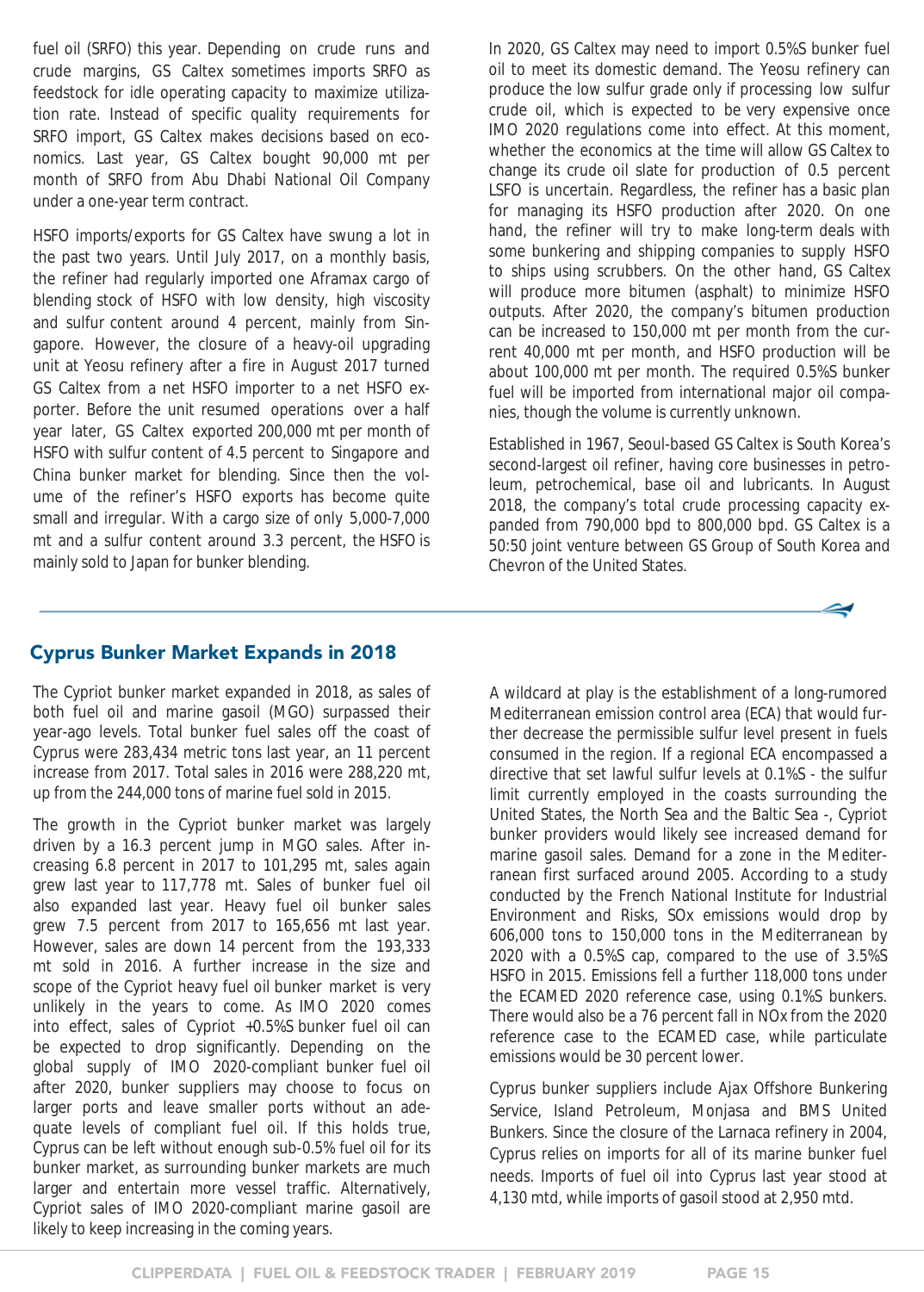<span id="page-15-0"></span>

#### Falling MFO Sales Stymie Singaporean Bunker Market

The Singaporean bunker market contracted in 2018 for the first time in half a decade.

After sales surpassed 50 million metric tons for the first time in 2017, aggregate bunker sales retreated 1.6 percent to 49.8 million mt last year.

The contracting bunker market stemmed from declining sales of high sulfur marine fuel oil (MFO). While sales of MFO 180 cst and MFO 500 cst expanded by 13.36 percent and 5.63 percent, respectively, in 2018, sales of MFO 380 cst dropped 5.53 percent from 2017 levels to 35.72 million mt. Given the larger share MFO 380 cst holds in the Singapore bunker market relative to MFO 180 and MFO 500, total MFO sales fell 3.1 percent on the year. (The accompanying table shows a breakdown of MFO sales by year and grade.)

Several factors contributed to the reduced sales of bunker fuel oil seen in Singapore last year. The global economic slowdown reduced global trade and decreased demand for marine fuel. Last summer's bunker contamination crisis also reduced confidence in Singaporean MFO sales, likely driving shipowners to alternative fuels and ports. Bunker prices were also high in 2018 relative to previous years, which likely dissuaded MFO bunker buying. Ships calling on Singapore for bunkering declined 3.1 percent to 39,471 vessels in 2018.

With the IMO's sulfur cap now less than a year away, sales of MFO are unlikely to ever again reach the 48 million mt per year sold in 2017. Even healthy scrubber adoption in the coming years will only support a portion of peak sales of MFO. Much of course depends on the economics of fuel purchasing, but even an industry-wide shift to scrubbing technology over the course of the next decade will only work to support future prices for high sulfur fuel oil (HSFO). Combined with the global drop in HSFO production, it is possible that MFO sales reached their peak in 2017.

While the world's largest bunker market will continue to expand in the coming years, that expansion will be built on the back of compliant low sulfur fuels. Enter the IMO 2020 compliant fuels, which experienced robust growth in 2018. Sales of low sulfur marine gasoil (LSMGO) expanded 19.8 percent in 2018.

Low sulfur fuel oil (LSFO) sales also grew last year. Sales of LSFO 180 cst expanded 540.3 percent last year to 256,600 mt, while sales of LSFO 500 cst increased 967.14 percent to 23,500 mt. Sales of LSFO 380 cst, by contrast, contracted 50 percent to 51,900 mt. Buying interest for MGO and LSFO is only expected to increase in 2019 and beyond as the global fleet transitions to low sulfur marine fuels.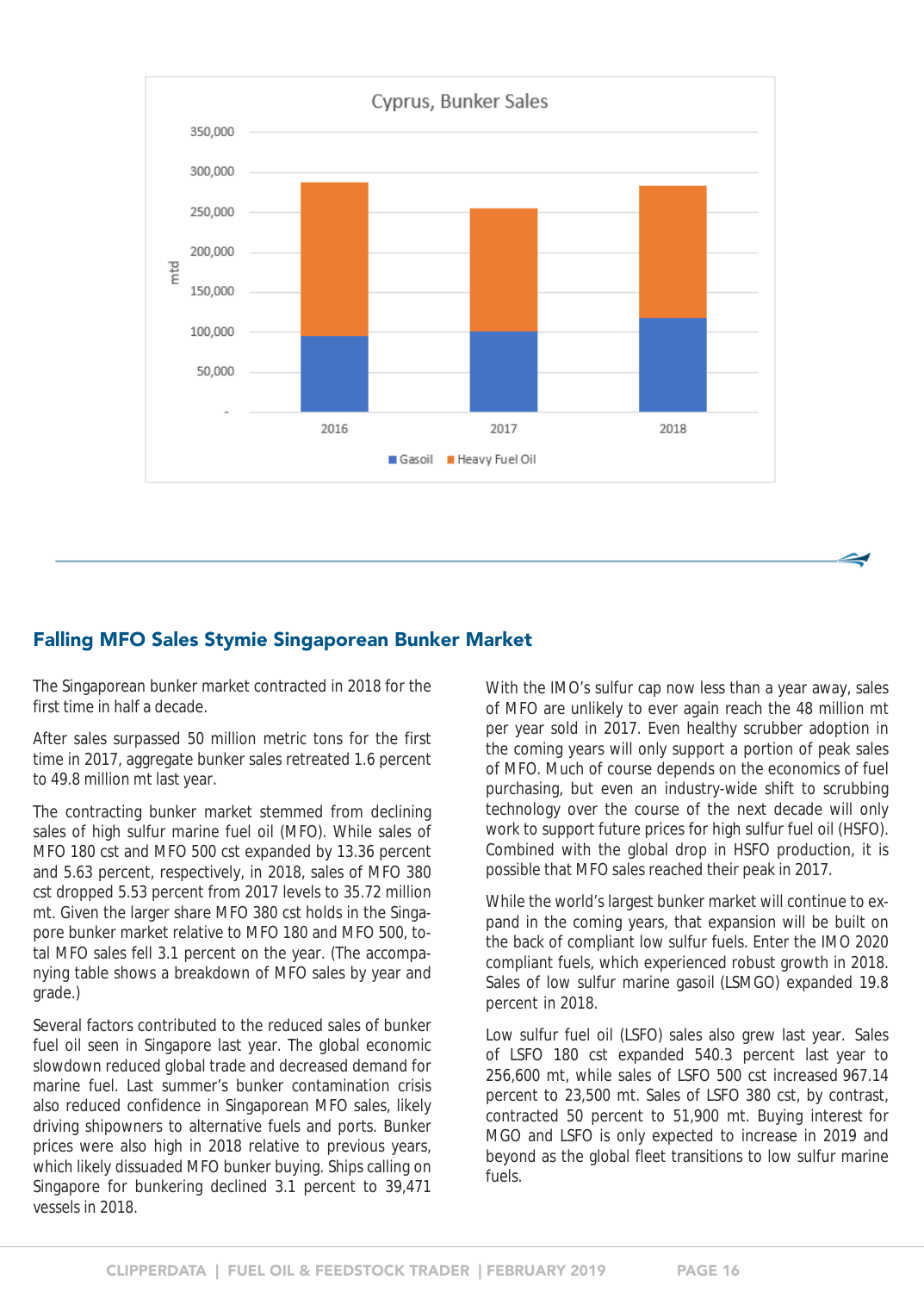Bunker fuel in Singapore is supplied by a host of major providers. The largest of these providers last year were Ocean Bunkering Services (OBS), PetroChina and Sentek Marine & Trading.

ClipperData has Singapore's fuel oil imports at 167,800 mtd in 2018, down from 214,750 mtd in 2017. The leading suppliers of fuel oil to Singapore last year were the Arab Gulf (43,600 mtd), Northwest Europe (24,580 mtd) and Southern Europe (23,560 mtd).



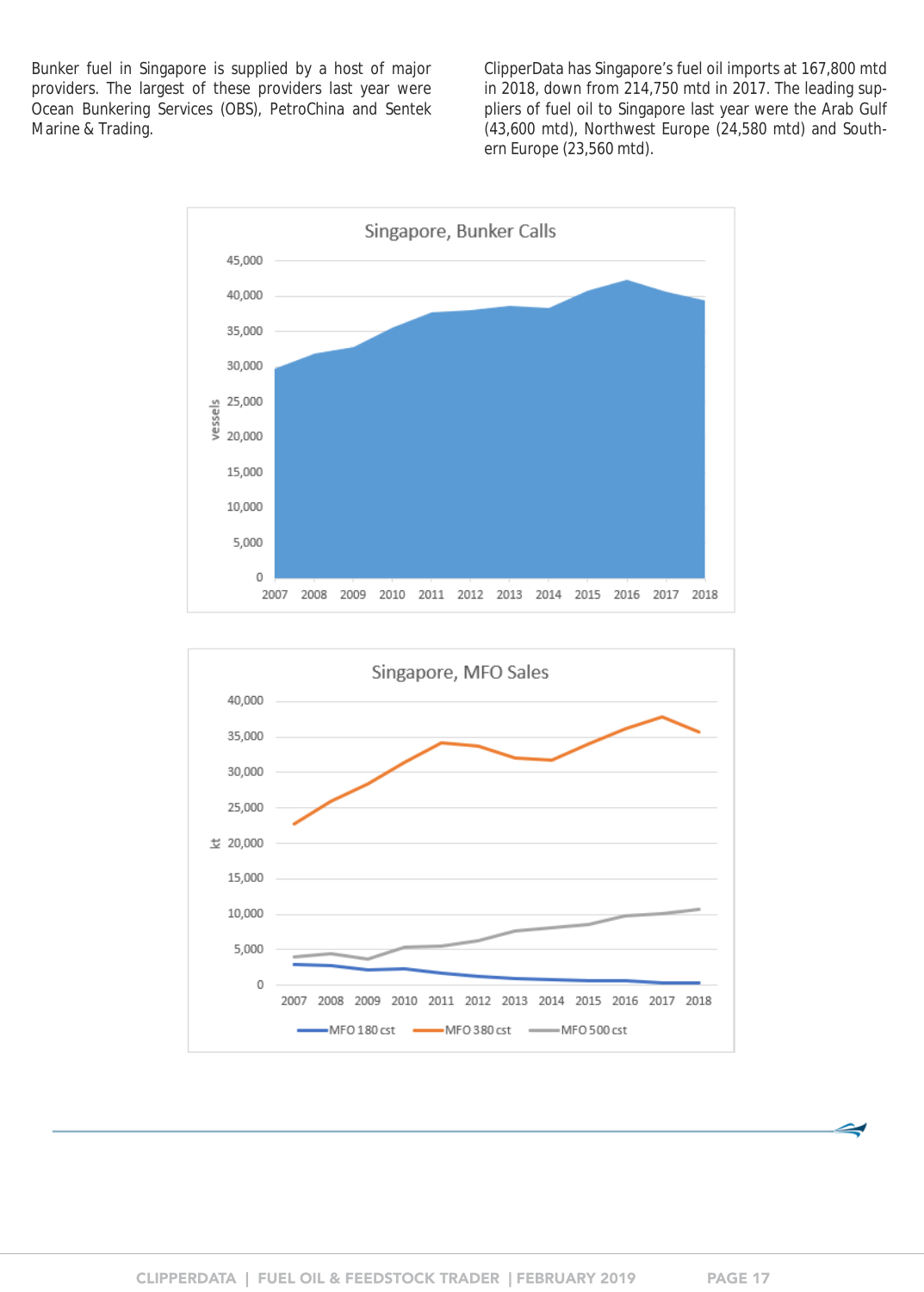#### <span id="page-17-0"></span>NB Power Burning Less Fuel Oil on the Back of Low Purchased Power Prices

Canadian utility NB Power in New Brunswick has seen lower-than-expected demand for fuel oil power generation since last winter due to low prices for purchased power in the region. The cold temperature and the spike of natural gas prices last winter boosted NB Power's fuel oil burns in fiscal year of 2017 (from April 1, 2017 to March 31, 2018) by 50 percent, to 750,000 barrels. The competitiveness of purchased power to fuel oil is expected to push the utility's fuel oil burns lower, to 500,000 barrels, in FY2018. NB Power's fuel oil consumption in FY2019 is projected to be 650,000 barrels.

NB Power only burns fuel oil at its 972 MW Coleson Cove plant, located about 20 kilometers from Saint John. The fuel oil is purchased from Irving Oil under a 10-year contract expiring in 2020 and delivered from Irving's 300,000 bpd St. John refinery to NB Power through the Lorneville pipeline. The fuel oil has a minimum API of 6, a maximum SSF viscosity of 350 and sulfur content of less than 3 percent with an average of 2.75 percent per quarter. NB Power has about 1 million barrels of No. 6 oil storage at the Coleson Cove site. (See the accompanying table for NB Power's fuel oil specification.)

NB Power's petroleum coke burn in FY2018 will likely total 30,000 short tons, the same quantity consumed in the past years. The company began co-firing petcoke with heavy fuel oil in its 350 MW Unit #3 at the Coleson Cove station in March 2008. NB Power also uses petcoke at its 467 MW Belledune plant. The coal-petcoke mix at Belledune is made up of 24 percent to 28 percent petcoke.

NB Power sources petroleum coke from the US Gulf Coast and Chicago area on a one-cargo-per-year basis. The petcoke is 6%S high sulfur green coke with hardgrove grindability index above 40. The cargoes are delivered in lots of 30,000 short tons and are normally fixed for fall delivery. (The accompanying table shows NB Power's fuel oil and petcoke consumption.)

Fredericton-based NB Power has total generating capacity of 3,513 MW spread across 13 generating stations. These utilities include the Coleson Cove plant, the 467 MW coalfired Belledune plant, the 660 MW Point Lepreau nuclear plant, seven hydro plants with total capacity of 889 MW and three combustion turbines, which combine for 525 MW. NB Power also has 294 MW of wind capacity and 441 MW of other capacity provided by third parties through power purchase agreements. The company can also purchase electricity from Quebec and New England if needed.

NB Power, wholly-owned by the provincial government of New Brunswick, is the largest electric utility in Atlantic Canada and handles generation, transmission and distribution of electricity in New Brunswick. The company operates in a winter-peaking province with big swings in energy usage between summer and winter. While an average summer day might see an NB Power peak system load of 1,500 MW, a very cold winter day might see a usage peak near 3,000 MW.

| <b>NB Power, Fuel Oil Specification</b>    |                         |                  |
|--------------------------------------------|-------------------------|------------------|
| Property                                   | Limit                   | <b>ASTM</b>      |
| API Gravity at 60°F                        | 6 min                   | D <sub>287</sub> |
| Viscosity (SSF at 122 °F)                  | 350 max                 | D445 & D2161     |
| Flash Point, Pensky Martens (°F)           | 150 min                 | D93              |
| Pour Point (°F)                            | 70 max                  | D97              |
| Gross Heat of Combustion (BTUs per barrel) | 6,300,000 min           | D240 & D70       |
| Sulfur (% wt)                              | 3.0 <sub>max</sub>      | D4294            |
| Sulfur (% wt)                              | $2.75$ max <sup>*</sup> | D4294            |
| Ash (% wt)                                 | $0.15$ max              | D482             |
| B.S. & W. (% vol)                          | $1.00$ max              | D1796            |
| Water + Sediment (% vol)                   | $1.00$ max              | D95              |
| Water by distillation (% vol)              | $1.00$ max              | D473             |
| Sediment by extraction (% wt)              | $0.25$ max              | D473             |
| Vanadium (ppm)                             | 300 max                 | D5863            |
| Sodium (ppm)                               | 50 max                  | D5863            |
| *Average per calendar quarter.             |                         |                  |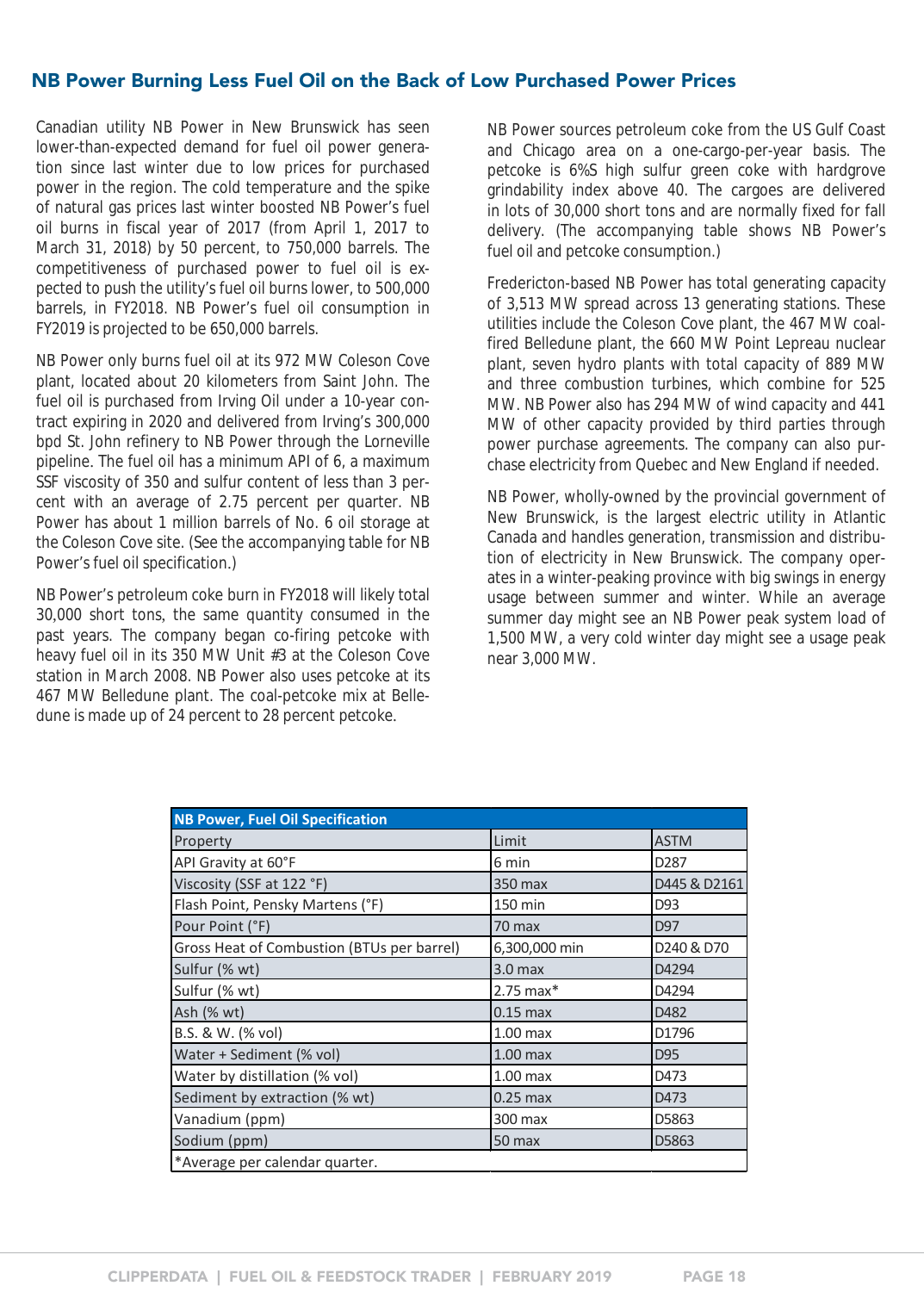<span id="page-18-0"></span>

| <b>NB Power, Fuel Oil and Petcoke Consumption</b> |                    |                       |  |  |  |  |  |  |
|---------------------------------------------------|--------------------|-----------------------|--|--|--|--|--|--|
| Year                                              | <b>Fuel Oil</b>    | Petroleum Coke        |  |  |  |  |  |  |
|                                                   | (Thousand Barrels) | (Thousand Short Tons) |  |  |  |  |  |  |
| FY2010                                            | 1,300              | 30                    |  |  |  |  |  |  |
| FY2011                                            | 550                | 25                    |  |  |  |  |  |  |
| FY2012                                            | 675                | 15                    |  |  |  |  |  |  |
| FY2013                                            | 1,000              | 17                    |  |  |  |  |  |  |
| FY2014                                            | 900                | 30                    |  |  |  |  |  |  |
| FY2015                                            | 1,100              | 30                    |  |  |  |  |  |  |
| FY2016                                            | 500                | 30                    |  |  |  |  |  |  |
| FY2017                                            | 750                | 30                    |  |  |  |  |  |  |
| <b>FY2018E</b>                                    | 500                | 30                    |  |  |  |  |  |  |
| FY2019P                                           | 650                | 30                    |  |  |  |  |  |  |
| Note: Fiscal year runs from April 1 to March 31.  |                    |                       |  |  |  |  |  |  |
| E=Estimated, P=Projected.                         |                    |                       |  |  |  |  |  |  |

### Innospec Expects More Customers to Use Its Additives Ahead of IMO 2020

Specialty chemicals company Innospec Inc. is expecting more customers to start using its additives for tank cleaning in the second or third quarter before IMO 2020 comes into force on January 1. Properly cleaning storage tanks and pipeline systems that are allocated to IMO 2020 complaint fuel is essential for refiners, bunker suppliers and shipowners who choose to use low sulfur fuel to comply with the upcoming regulation. Sediments and asphaltene sludge in tanks and pipes from previous high sulfur bunker fuel will contaminate new compliant fuel and render it noncompliant.

Innospec is seeing more customers engaged in discussions about the use of additives for tank cleaning versus the traditional method of manual cleaning. Currently, over 30 international companies are using Innospec's additives, the Octamar™ series, for tank cleaning. Many of them have used the additives for many years for general purposes. Some companies just started using Octamar™ products, particularly the Octamar™ BT-25, a few months or weeks ago for getting ready for IMO 2020, and are now in different stages of the process.

Octamar™ BT-25 contains an asphaltene dispersant stabilizer that can diffuse sludge gradually into the fuel during a clean-up period. The additives are used in storage tanks in service for three-five bunker cycles prior to switching to a new fuel. Kevin Cote, Innospec's Marine Technical Sales Manager, reports that three-five bunker cycles are necessary for eliminating potential contamination in storage tanks and fuel handling systems, including pipes. After a tank cleaning process is completed, there should be very little or no sludge to dispose.

Compared to the traditional method of manual cleaning,

using additives involves less work and is safer for crew and contractors. Manual cleaning requires detailed planning for dock space and hiring of cleaning specialists, as well as vessel schedule for any extended out-of-use period. When cleaning storage tanks manually, the crew has to enter enclosed spaces and are exposed to hazardous materials. Furthermore, the collected sludge has to be properly disposed of after cleaning.

Using additives in tank cleaning is also cost-effective - at least 50 percent cheaper than manual cleaning. For example, when Octamar<sup>™</sup> BT-25 is used to clean a 500 cubic meter heavy fuel oil storage tank through three bunkers with a normal dosage rate of 1 liter per 20 metric tons, one liter of additive is required for each 30 mt of fuel oil in the first bunker, 20 mt in the second bunker and 10 mt in the third bunker. Excluding disposal costs, the cleaning cost in these three cycles is approximately \$2,300 per tank. If the same tank is cleaned manually, the cost will be around \$6,000 in China and \$9,000 in Singapore.

Octamar™ BT-25 is used not only for tank cleaning, but also for sludge mitigation, fuel stability and improved compatibility of different bunker stems. Products in Innospec's Octamar™ series are also used by shipping companies during the transition to a 0.1 percent sulfur limit in a number of Emission Control Areas around the world.

Headquartered in Englewood, Colorado, Innospec manufactures and supplies a wide range of specialty chemicals, serving industries and markets, including oilfield and fuels, refineries, power stations and performance chemicals. The company is also the world's largest supplier of heavy fuel oil additives, marine fuel additives and marine diesel treatments.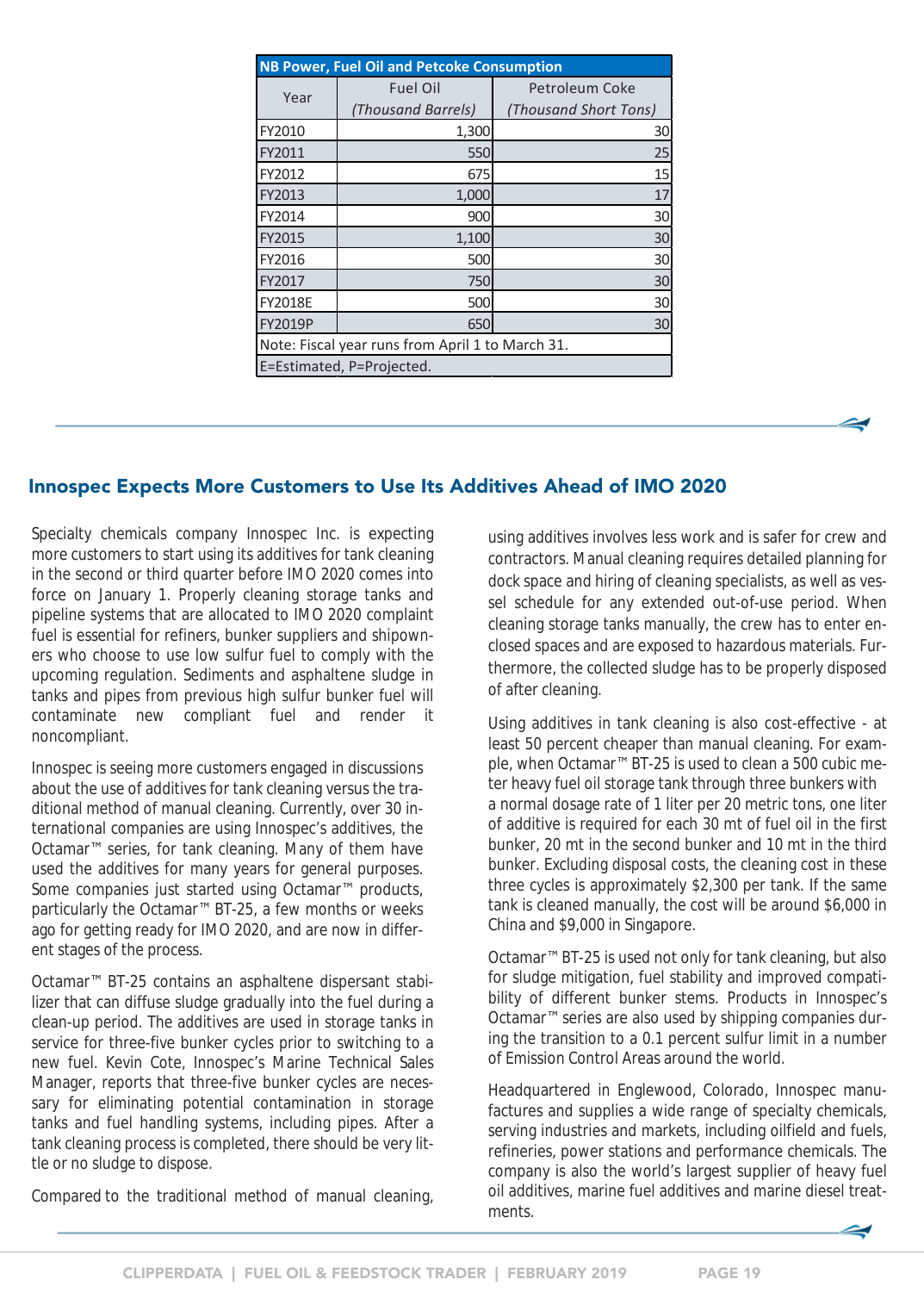## <span id="page-19-0"></span>BY THE NUMBERS

#### A Look at Ukrainian Energy Consumption

Ukrainian consumption of fuel oil for power generation dropped last year as demand for cheaper natural gas increased in market share. Fuel oil consumption stood at 214,000 metric tons last year, down nearly 66 percent from the 621,000 mt consumed in 2017. This comes despite reports in March that Ukraine had switched its power plants over to fuel oil after Russian energy company Gazprom declined to resume natural gas supplies into the country. Though fuel oil consumption did peak in March at 50,000 mt compared to the annual average of 18,000 mt per month, the volume was still below the 52,000 mt monthly average from 2017.

Fuel oil consumption has been declining in recent years on greater consumption of natural gas. Natural gas consumption increased in 2018 to 33.44 billion cubic meters from the 32.11 billion m3 consumed annually the year before. Consumption peaked in January at 4.8 million m3, and was at its lowest in June at 1.18 million m3.

Coal consumption stayed relatively constant at 45 million tons in 2018, compared to the 45.31 million tons consumed in 2017. Compared to 2016, consumption is down 16 percent from the 53.4 million tons consumed that year.

As Ukraine continues to develop its domestic natural gas resources, and power demand continues to increase, natural gas will increasingly push fuel oil out of the power generation mix. Ukraine has reserves of about 900 billion cubic meters of natural gas. Domestic production has been severely hampered by underinvestment in the recent past -- of the estimated 150 drilling rigs in Ukraine, 75 percent are obsolete. But investment is expected to pick up strongly in the coming years. The United States Department of Commerce predicts Ukrainian natural gas production will increase from 20 billion m3 in 2016 to 26 billion m3 by 2020.

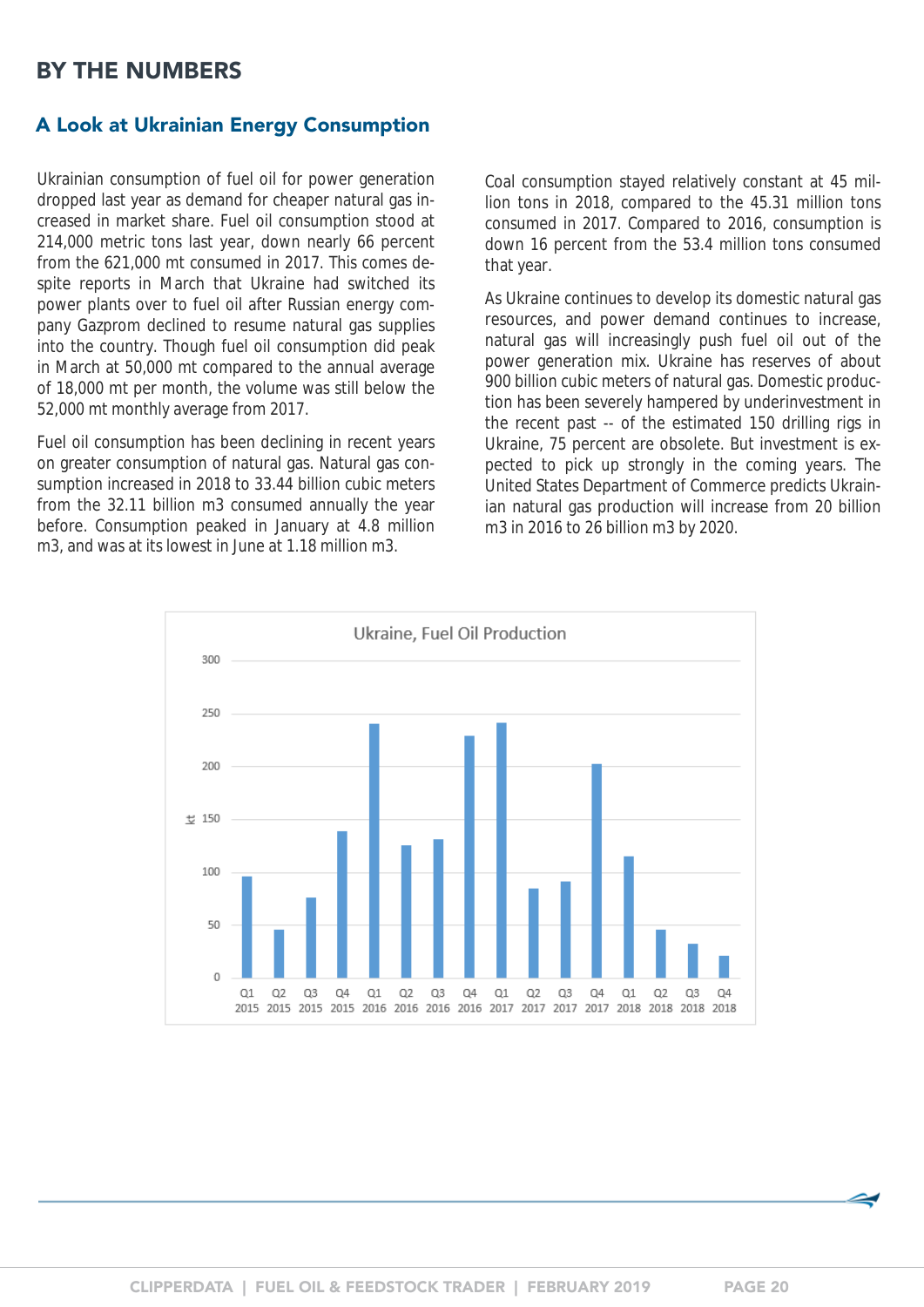## <span id="page-20-0"></span>IN CONFERENCE

### MARPOL VI Effects on Refining and Production

*This edition's In Conference is based on an October presentation entitled "MARPOL VI Effects on Refining and Production." The presentation was given by Edward Arnold, a senior consultant at Argus, at the company's 2018 Fuel Oil Summit in Miami.*

IMO 2020 is among the greatest regulatory challenges that the global bunker and refining complexes has ever faced. While the official start date for the new sulfur cap is January 1, adjustments will occur before the deadline.

A look at global bunker demand shows demand for residual fuel oil has been steadily rising in recent years. At the same time, world fuel oil demand is going down as less resid is used in power generation and in industry. Argus believes demand for residual fuel oil in bunkering will continue to increase right up until 2020. A combination of high and low sulfur fuel oil demand is expected to increase through 2025 from 2020 levels.

Just shy of 4 million bpd of high sulfur fuel oil (HSFO) bunker demand is expected to be used in the closing months of 2019. Argus projects scrubbers and noncompliance to consume approximately 1.4 million bpd of HSFO after 2020. Approximately 2.5 million bpd of HSFO will need to be replaced by compliant marine fuels.

On average, the sulfur content of marine fuel oil will need to drop from the current 2.8 percent to 0.5 percent. Refiners will accordingly need to produce or secure blendstocks to create low sulfur bunker fuel. Low sulfur diesel fuel can be used directly as a marine fuel, but it can also be used as a blendstock to bring down the sulfur content of HSFO. If you take 2.5%S HSFO and try to bring it to 0.5%S with low sulfur diesel, your blending ratio will be approximately 6-to-1. Other products can be used, though most present their own dilemmas for refiners. A refiner can use hydrotreated vacuum gas oil (VGO) to bring down the sulfur content of fuel oil, but this may take away from gasoline production, which in turn could increase gasoline prices. Using low sulfur vacuum residue (VTB) takes away VTB from the production of anode grade petroleum coke, which in term could increase the price of coke. Because blendstocks will need to be used to bring down the sulfur content of HSFO, there will be significant upward price pressure on both blendstocks and finished petroleum products.

There are near-endless pricing scenarios for marine fuels after the sulfur cap goes into effect. Much will depend on supply and demand in 2020, both of which remain undiscernible at this point. Argus has accordingly developed several pricing scenarios. In one pricing scenario which the pricing agency gives a 15 percent chance of occurring, the spread between Fuel Oil No.6 3% USGC FOB and ULSD 62 FOB USGC Waterborne goes up to almost \$70. This will disrupt markets and profits, especially for simple refineries.

There are a lot of unknowns for IMO 2020, but there are also many certainties. High-conversion refiners are set to benefit, as their margins increase and their feedstock (heavy-sour crude) becomes a lot cheaper. Lowconversion refiners, including several in Europe, will see margins shrink as they drown in unwanted HSFO. Sweet-sour spreads are set to widen to create tremendous incentives for high-conversion refiners to fill (and perhaps add) capacity. Refiners will increasingly turn to cokers to process HSFO, as they have been doing for the past few years. Building a coker is a significant financial and timely endeavor, and an anticipated high spread will incentivize coker adoption. Total distillate demand will increase, both for marine fuel and for use in bunker blending. Gasoline will get more expensive, as will anode grade coke. Finally, HSFO will increasingly head to power stations and cokers. HSFO may even drop low enough to become competitive with coal.

A wild card with the IMO is the United States, specifically President Trump. As gasoline and consumer prices get more expensive as a result of the sulfur cap, Argus believes there is a significant chance the president pulls the US out of MARPOL. This is unlikely to have a large impact on the bunker market as the world's largest bunker centers are outside the US, though the move will certainly have an impact.

On the production side, producers of sweet crudes will likely come out as the winners of HSFO, especially if those crudes have a high distillate cut. Brazil will also benefit as a producer of low-sulfur medium and heavy crude. Producers of heavy crudes, including Maya, and Canadian bitumen producers will face financial hardships. Bitumen is already under high stress, and that problem is likely to continue.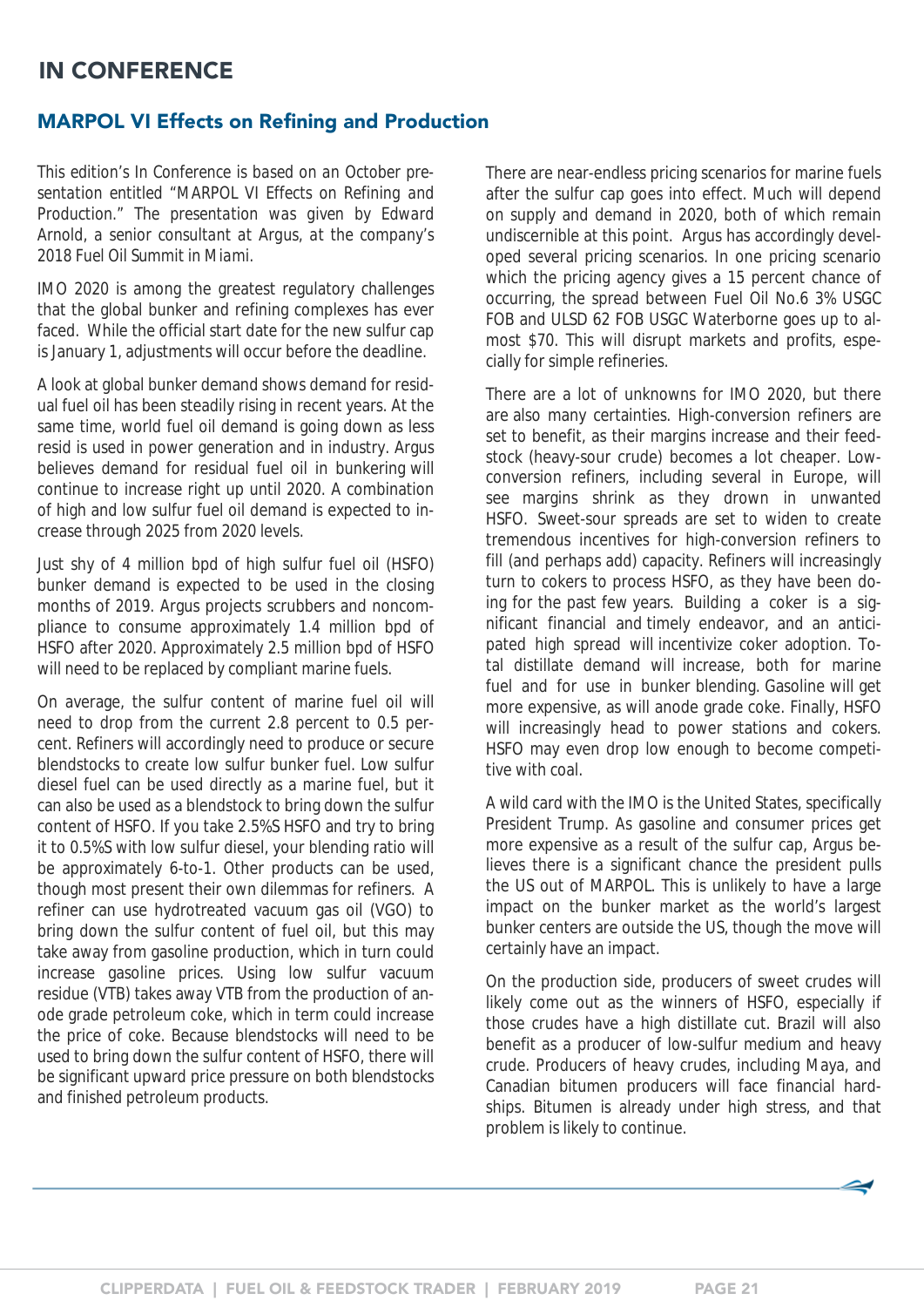# <span id="page-21-0"></span>IN THE DATA

|           | <b>Tanker Costs, Dirty Spot Trades</b>            |                   |                     |                    |                   |                   |                   |                    |                   |                   |                     |                    |                    |
|-----------|---------------------------------------------------|-------------------|---------------------|--------------------|-------------------|-------------------|-------------------|--------------------|-------------------|-------------------|---------------------|--------------------|--------------------|
|           |                                                   |                   | <b>End-Nov 2018</b> |                    |                   |                   | End-Dec 2018      |                    |                   |                   | <b>End-Jan 2019</b> |                    |                    |
|           |                                                   | Panamax           | Aframax             | <b>Suezmax</b>     | <b>VLCC</b>       | Panamax           | Aframax           | <b>Suezmax</b>     | <b>VLCC</b>       | Panamax           | Aframax             | <b>Suezmax</b>     | <b>VLCC</b>        |
| <b>To</b> | <b>From</b>                                       | (55 kt)           | (80kt)              | $(130 \text{ kt})$ | (270 kt)          | (55 kt)           | (80kt)            | $(130 \text{ kt})$ | $(270$ kt)        | (55 kt)           | (80kt)              | $(130 \text{ kt})$ | $(270 \text{ kt})$ |
| US Gulf   | UK/Continent                                      | 22.91             | $- -$               | $- -$              | $- -$             | 27.73             | $- -$             | $- -$              | $- -$             | 23.64             | $\qquad \qquad -$   | $- -$              | --                 |
| Singapore | Mideast Gulf                                      | $- -$             | 18                  | $\qquad \qquad -$  | $\qquad \qquad -$ | $\qquad \qquad -$ | 15.94             | $\qquad \qquad -$  | $\qquad \qquad -$ | $\qquad \qquad -$ | 13.13               | $\qquad \qquad -$  | $- -$              |
|           | Mediterranean*                                    | $- -$             | 40                  | 31.54              | $- -$             | $- -$             | 38.75             | 30                 | $- -$             | $- -$             | 35.63               | 23.85              | --                 |
|           | UK/Continent                                      | $\qquad \qquad -$ | $- -$               | 30                 | 22.22             | $\qquad \qquad -$ | $\qquad \qquad -$ | 31.54              | 18.89             | $\qquad \qquad -$ | $\qquad \qquad -$   | 23.08              | 17.59              |
|           | Caribbean                                         | $- -$             | 30                  | 34.62              | 29.07             | $- -$             | 40                | 36.92              | 20.37             | $- -$             | 40                  | 28.85              | 20.74              |
|           | Source: True North Chartering.                    |                   |                     |                    |                   |                   |                   |                    |                   |                   |                     |                    |                    |
|           | *Cost of these voyages includes Suez Canal tolls. |                   |                     |                    |                   |                   |                   |                    |                   |                   |                     |                    |                    |

| <b>WORLD BUNKER FUEL PRICES</b>      |               |               |                          |               |                 |         |  |  |  |
|--------------------------------------|---------------|---------------|--------------------------|---------------|-----------------|---------|--|--|--|
|                                      |               |               | (Dollars per Metric Ton) |               |                 |         |  |  |  |
|                                      |               |               |                          |               | <b>Absolute</b> | %       |  |  |  |
|                                      | <b>Jan-18</b> | <b>Nov-18</b> | <b>Dec-18</b>            | <b>Jan-19</b> | Chg.            | Chg.    |  |  |  |
| <b>IFO-380</b>                       |               |               |                          |               |                 |         |  |  |  |
| <b>Western Hemisphere</b>            |               |               |                          |               |                 |         |  |  |  |
| New York (W)                         | 393.15        | 460.83        | 391.18                   | 401.59        | 10.41           | 2.7%    |  |  |  |
| Houston (W)                          | 366.36        | 403.64        | 352.50                   | 368.63        | 16.13           | 4.6%    |  |  |  |
| Los Angeles (W)                      | 389.77        | 462.39        | 410.15                   | 395.11        | $-15.04$        | $-3.7%$ |  |  |  |
| Panama (W)                           | 374.74        | 437.55        | 373.36                   | 379.67        | 6.31            | 1.7%    |  |  |  |
| <b>Europe</b>                        |               |               |                          |               |                 |         |  |  |  |
| Rotterdam (D)                        | 367.48        | 406.64        | 344.33                   | 352.50        | 8.17            | 2.4%    |  |  |  |
| Gibraltar (D)                        | 385.78        | 452.98        | 381.32                   | 381.89        | 0.57            | 0.1%    |  |  |  |
| Piraeus (W)                          | 387.65        | 430.48        | 364.03                   | 373.45        | 9.42            | 2.6%    |  |  |  |
| <b>East of Suez</b>                  |               |               |                          |               |                 |         |  |  |  |
| Fujairah (D)                         | 384.78        | 458.05        | 376.53                   | 377.33        | 13.30           | 3.7%    |  |  |  |
| Singapore (D)                        | 391.33        | 471.74        | 381.13                   | 399.84        | 23.31           | 6.2%    |  |  |  |
| Hong Kong (D)                        | 396.80        | 468.20        | 393.29                   | 390.32        | 9.19            | 2.4%    |  |  |  |
| Shanghai (W)                         | 415.04        | 490.61        | 418.97                   | 409.45        | $-9.52$         | $-2.3%$ |  |  |  |
| Busan (D)                            | 421.76        | 487.19        | 415.92                   | 418.45        | 2.53            | 0.6%    |  |  |  |
| <b>MGO</b>                           |               |               |                          |               |                 |         |  |  |  |
| <b>Western Hemisphere</b>            |               |               |                          |               |                 |         |  |  |  |
| New York (W)                         | 651.41        | 670.83        | 589.87                   | 593.18        | 3.31            | 0.6%    |  |  |  |
| Houston (W)                          | 617.98        | 646.48        | 558.44                   | 569.25        | 10.81           | 1.9%    |  |  |  |
| Los Angeles (W)                      | 608.86        | 678.75        | 590.74                   | 597.05        | 6.31            | 1.1%    |  |  |  |
| <b>Europe</b>                        |               |               |                          |               |                 |         |  |  |  |
| Rotterdam (D)                        | 592.02        | 596.02        | 514.42                   | 524.27        | 9.85            | 1.9%    |  |  |  |
| Gibraltar (D)                        | 642.87        | 675.50        | 589.63                   | 591.64        | 2.01            | 0.3%    |  |  |  |
| <b>East of Suez</b>                  |               |               |                          |               |                 |         |  |  |  |
| Fujairah (D)                         | 636.52        | 799.09        | 772.50                   | 757.17        | $-15.33$        | $-2.0%$ |  |  |  |
| Singapore (D)                        | 593.00        | 623.62        | 533.93                   | 553.20        | 19.27           | 3.6%    |  |  |  |
| Source: World Fuel Services.         |               |               |                          |               |                 |         |  |  |  |
| D=Delivered, W= ex-Wharf.            |               |               |                          |               |                 |         |  |  |  |
| Notes: Prices are means of the range |               |               |                          |               |                 |         |  |  |  |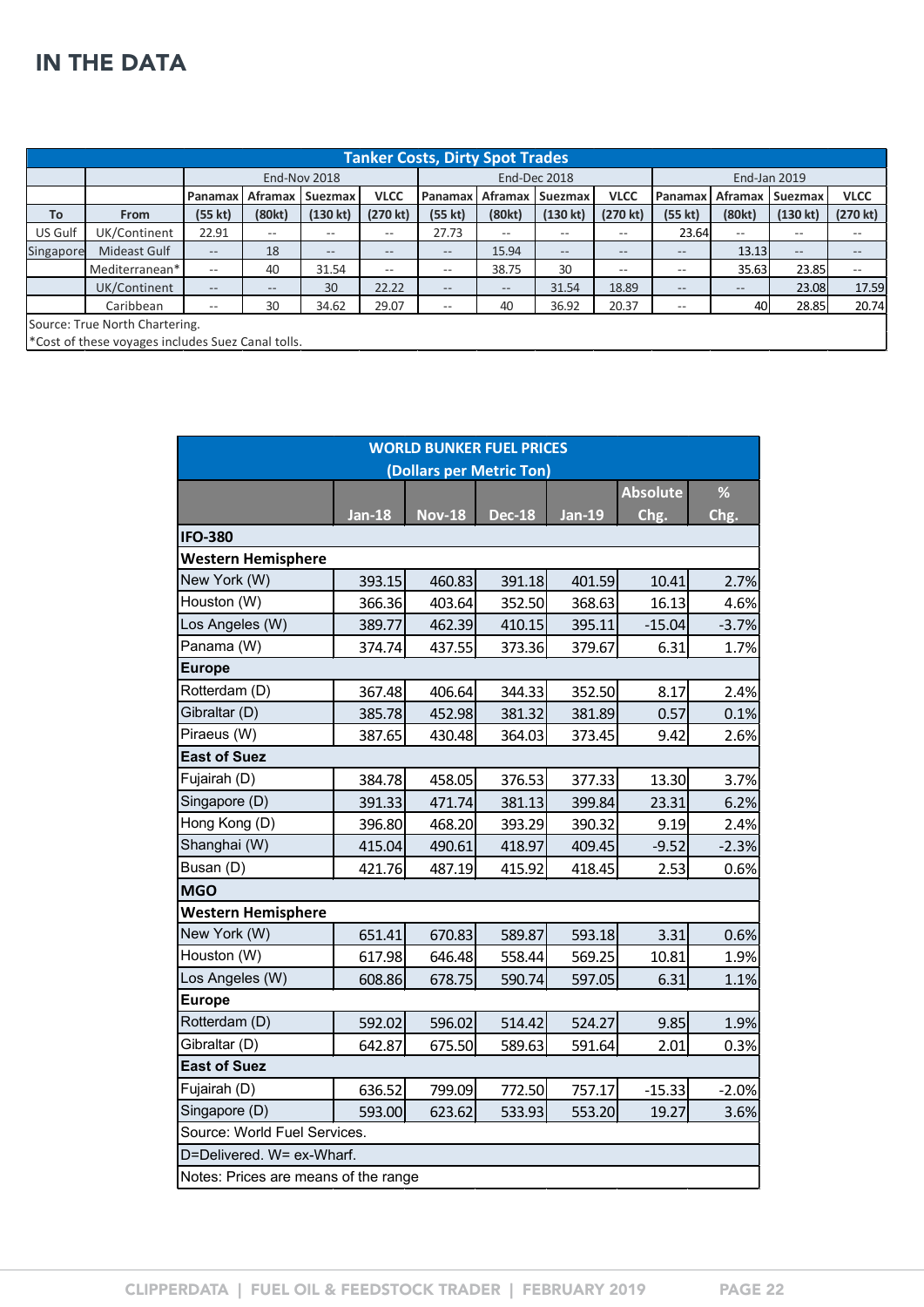| <b>DPP Fixture Reports, Feb 2019</b> |                             |             |          |                          |                         |                                  |  |  |  |  |
|--------------------------------------|-----------------------------|-------------|----------|--------------------------|-------------------------|----------------------------------|--|--|--|--|
| <b>Region</b>                        | <b>Vessel</b>               | <b>Size</b> |          | Cargo Voyage             | Rate                    | <b>Charterer</b>                 |  |  |  |  |
| <b>Americas</b>                      | <b>ASTERION</b>             |             | $35$ DPP | MISS RIVER/BERMUDA       | LS 615 K                | <b>SHELL</b>                     |  |  |  |  |
|                                      | <b>KEROS</b>                |             | 50 DPP   | CARIBS/USG-OPTS          | WS 157.5                | ST SHIPPING                      |  |  |  |  |
|                                      | <b>NAVE CETUS</b>           |             | $50$ DPP | CARIBS/USG-OPTS          | WS 157.5                | <b>ST SHIPPING</b>               |  |  |  |  |
|                                      | <b>ASTERION</b>             |             | $35$ DPP | SAINT JOHN/USAC          | WS 260 (2018)           | <b>FREEPOINT</b>                 |  |  |  |  |
|                                      | <b>NAVIG8 TBN</b>           |             | 80 DPP   | <b>BRAZIL/SPORE-OPTS</b> | <b>RNR</b>              | <b>PETROBRAS</b>                 |  |  |  |  |
|                                      | <b>CONQUEST</b>             |             | 50 DPP   | <b>ECMEX/USG</b>         | <b>WS 180</b>           | <b>CNR</b>                       |  |  |  |  |
|                                      | <b>HELLESPONT PROTECTOR</b> |             | $50$ DPP | <b>ECMEX/USG</b>         | WS 187.5                | <b>CNR</b>                       |  |  |  |  |
|                                      | <b>SKOPELOS</b>             |             | 50 DPP   | <b>MISS RIVER/ECCA</b>   | WS 200                  | <b>MERCURIA</b>                  |  |  |  |  |
|                                      | <b>BERGITTA</b>             |             | 70 DPP   | AMUAY/USG-OPTS           | <b>WS 165</b>           | <b>UNIPEC</b>                    |  |  |  |  |
|                                      | <b>GULFSTREAM</b>           |             | 50 DPP   | USG/UKC-MED              | WS 138.5                | <b>LEVANTINE</b>                 |  |  |  |  |
|                                      | <b>NESTOS</b>               |             | $50$ DPP | <b>ECMEX/USG-OPTS</b>    | WS 230                  | <b>CNR</b>                       |  |  |  |  |
|                                      | PANAMAX INTL TBN            |             | 50 DPP   | <b>WMEX/USWC</b>         | <b>WS 165</b>           | <b>CNR</b>                       |  |  |  |  |
|                                      | <b>ICE POINT</b>            |             | $44$ DPP | QUEBECA/USAC-OPTS        | <b>WS 200</b>           | <b>FREEPOINT</b>                 |  |  |  |  |
|                                      | <b>SINGLE</b>               |             | 35 DPP   | QUEBEC/USAC-OPTS         | <b>RNR</b>              | <b>FREEPOINT</b>                 |  |  |  |  |
|                                      | <b>MARVEL</b>               |             | $35$ DPP | <b>SAINT JOHN/USAC</b>   | <b>WS 215</b>           | <b>RESOURCE</b><br><b>MARINE</b> |  |  |  |  |
| <b>UK/Cont/Baltic</b>                | <b>MINERVA TBN</b>          | $100$ FO    |          | BYSOTSK/USG              | WS 110                  | <b>LITASCO</b>                   |  |  |  |  |
|                                      | <b>DELTA TBN</b>            | $100$ FO    |          | <b>UST LUGA/UKC</b>      | WS 97.5 (2019)          | <b>CLEARLAKE</b>                 |  |  |  |  |
|                                      | <b>EA JEWEL</b>             | 100 FO      |          | <b>VENTSPILS/UKC</b>     | WS 87.5 (2019)          | <b>CLEARLAKE</b>                 |  |  |  |  |
|                                      | <b>NEW SUCCESS</b>          | 270 FO      |          | ROTTERDAM/SPORE          | <b>RNR</b>              | <b>PETROINEOS</b>                |  |  |  |  |
|                                      | <b>DELTA HARMONY</b>        |             | 130 VGO  | <b>ENSTED/USG</b>        | WS 75 (2019)            | <b>EXXOM</b>                     |  |  |  |  |
|                                      | <b>DELTA TBN</b>            | $100$ FO    |          | <b>VYSTOSK/UKC</b>       | <b>WS 90</b>            | <b>LITASCO</b>                   |  |  |  |  |
|                                      | <b>EXPLORER</b>             | 135 FO      |          | <b>UST LUGA/SPORE</b>    | <b>RNR</b>              | <b>NEWTON</b>                    |  |  |  |  |
|                                      | <b>FOLEGANDROS</b>          | $130$ FO    |          | <b>BALTIC/SPORE</b>      | <b>RNR</b>              | <b>CORAL</b>                     |  |  |  |  |
|                                      | <b>SEA HOPE</b>             |             | 80 FO    | ROTTERDAM/SPORE          | LS 2.15M                | <b>CLEARLAKE</b>                 |  |  |  |  |
|                                      | <b>XIN LIAN YANG</b>        | 270 FO      |          | ROTTERDAM/SPORE          | LS 4.75M                | <b>PETROINEOS</b>                |  |  |  |  |
|                                      | <b>DONAT</b>                | 130 FO      |          | <b>BALTIC/SPORE</b>      | <b>RNR</b>              | <b>CLEARLAKE</b>                 |  |  |  |  |
|                                      | <b>DIMITRISP</b>            | 130 FO      |          | ROTTERDAM/SPORE          | <b>LS 2.9M</b>          | <b>BP</b>                        |  |  |  |  |
| <b>Med/Black Sea</b>                 | <b>ARIES SUN</b>            |             | 80 FO    | ALIGA/USG-SPAIN          | WS 85-RNR               | UML                              |  |  |  |  |
|                                      | COROSSOL                    |             | 80 FO    | <b>TAMAN/USG</b>         | <b>WS 90</b>            | <b>VITOL</b>                     |  |  |  |  |
|                                      | KAZAN                       |             | 80 FO    | TAMAN/EAST               | RNR                     | ALVARI                           |  |  |  |  |
|                                      | RADIANT SEA                 |             | $55$ DPP | <b>SKIKDA/USG</b>        | <b>WS 120</b>           | <b>CHEVRON</b>                   |  |  |  |  |
|                                      | LA MER                      | 130 FO      |          | <b>TAMAN/SPORE</b>       | <b>KS 2.45M</b>         | <b>CORAL</b>                     |  |  |  |  |
|                                      | <b>COROSSOL</b>             |             | 80 FO    | TAMAN/USG                | WS 90                   | <b>VITOL</b>                     |  |  |  |  |
| <b>AG/Red Sea</b>                    | <b>SOLOMON SEA</b>          |             | 80 FO    | RUWAIS/YOSU              | <b>WS 145</b>           | <b>GSC</b>                       |  |  |  |  |
|                                      | AFRA OAK EX D/D             |             | 80 FO    | VADINAR/SPORE-FUJA       | WS 150-LS 475K MERCURIA |                                  |  |  |  |  |
|                                      | CALIDA                      |             | 80 FO    | <b>JUBAIL/FUJA</b>       | <b>RNR</b>              | <b>SHELL</b>                     |  |  |  |  |
|                                      | <b>OCEAN QUEEN</b>          |             | 80 FO    | <b>RUWAIS/EAST</b>       | <b>RNR</b>              | <b>CNR</b>                       |  |  |  |  |
|                                      | SAPPORO PRINCESS            |             | 80 FO    | <b>RUWAIS/EAST</b>       | WS 125 (2019)           | SHELL                            |  |  |  |  |
|                                      | ALIDA                       |             | 80 FO    | <b>JUBAIL/FUJA</b>       | <b>LS 500K</b>          | <b>SHELL</b>                     |  |  |  |  |
|                                      | <b>SPERCHIOS</b>            |             | 80 FO    | RUWAIS/USG               | <b>RNR</b>              | <b>CHEVRON</b>                   |  |  |  |  |
|                                      | ATHENS VOYAGER              |             | 80 FO    | <b>FUJA/ROTTERDAM</b>    | LS 1.25M                | <b>VITOL</b>                     |  |  |  |  |
|                                      | OLYMPIC SKY                 |             | 80 FO    | STS KAZ/SPORE            | WS 152.5 (2018)         | <b>ONEX</b>                      |  |  |  |  |
|                                      | ORACLE                      |             | 80 FO    | AG/RSEA                  | <b>LS 840K</b>          | ATC                              |  |  |  |  |
|                                      | SILVER SUN                  |             | 80 FO    | AG/RSEA                  | LS 800K                 | ATC                              |  |  |  |  |
|                                      | LADY M                      |             | 80 FO    | <b>FUJA-EAST</b>         | <b>WS 124</b>           | <b>CNR</b>                       |  |  |  |  |
|                                      | <b>TORM INGEBORG</b>        |             | 80 FO    | <b>BAHRAIN/EAST</b>      | WS 120                  | <b>CLEARLAKE</b>                 |  |  |  |  |
|                                      | <b>BLUE RIVER</b>           |             | 80 FO    | YANBU/EAST               | <b>WS 130</b>           | <b>BP</b>                        |  |  |  |  |
|                                      | <b>OCEAN TAIPAN</b>         |             | 80 FO    | <b>BAHRAIN/FUJAIRAH</b>  | <b>RNR</b>              | SHELL                            |  |  |  |  |
|                                      | <b>VERMILLION ENERGY</b>    |             | $80$ FO  | RUWAIS/EAST              | WS 102.5                | <b>SHELL</b>                     |  |  |  |  |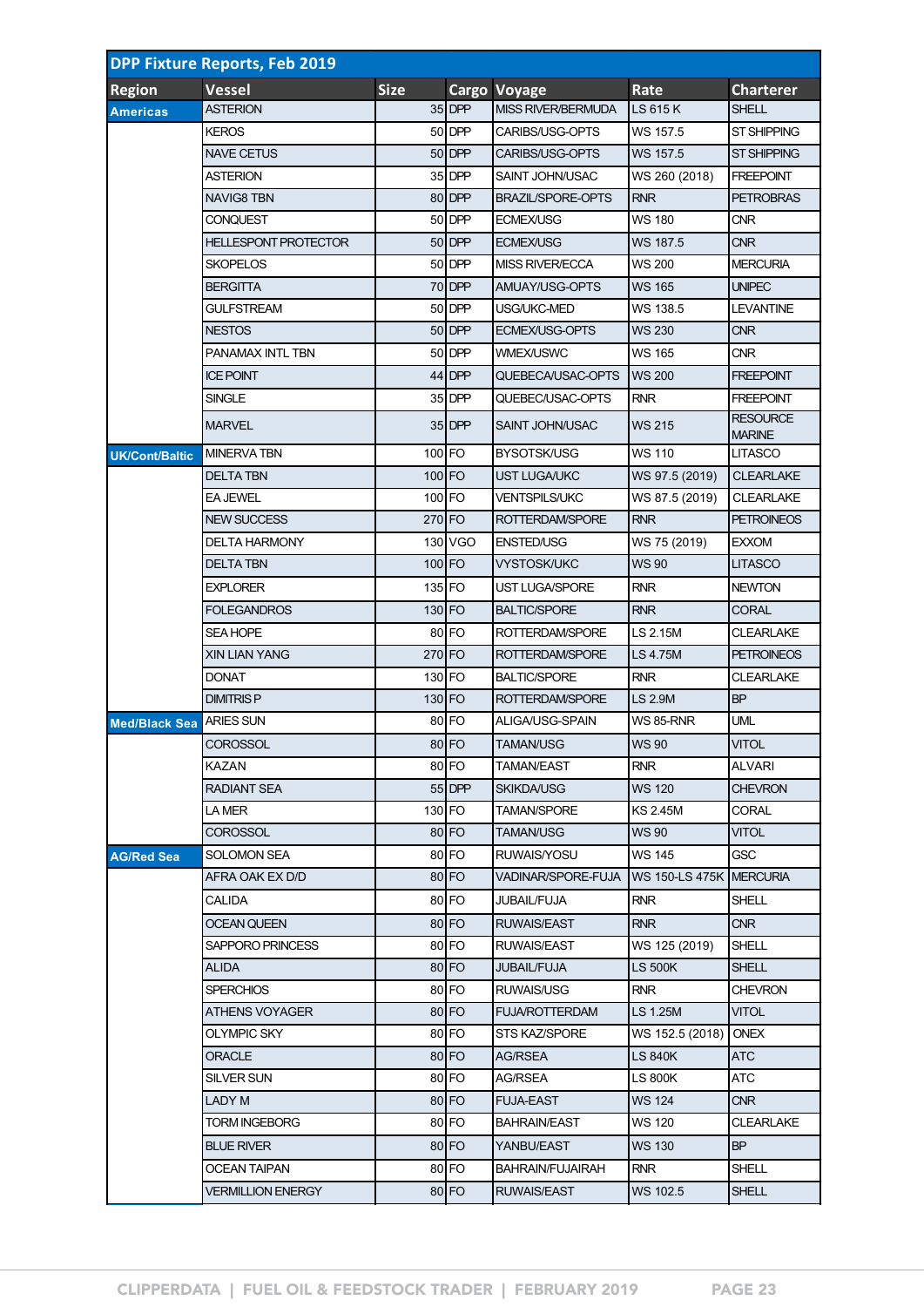| <b>Far East</b> | <b>PETROPAVLOVSK</b>     |          | 80 <sub>IFO</sub> | <b>ULSAN/SPORE</b> | <b>RNR</b> | <b>MITSUL</b>     |
|-----------------|--------------------------|----------|-------------------|--------------------|------------|-------------------|
|                 | ISTAVANGER FALCON EX D/D |          | 80 <sub>IFO</sub> | ISPORE/ULSAN       | <b>RNR</b> | <b>ISK ENERGY</b> |
|                 | PACIFIC BRIDGE O/O       | $100$ FO |                   | I SPORE/NCHINA     | IWS 107.5  | <b>CHIMBUSCO</b>  |
|                 | <b>AMBELOS</b>           |          | 80 <sub>IFO</sub> | <b>THAI/SPORE</b>  | LS 360K    | <b>ICHEVRON</b>   |

Source: Southport Maritime